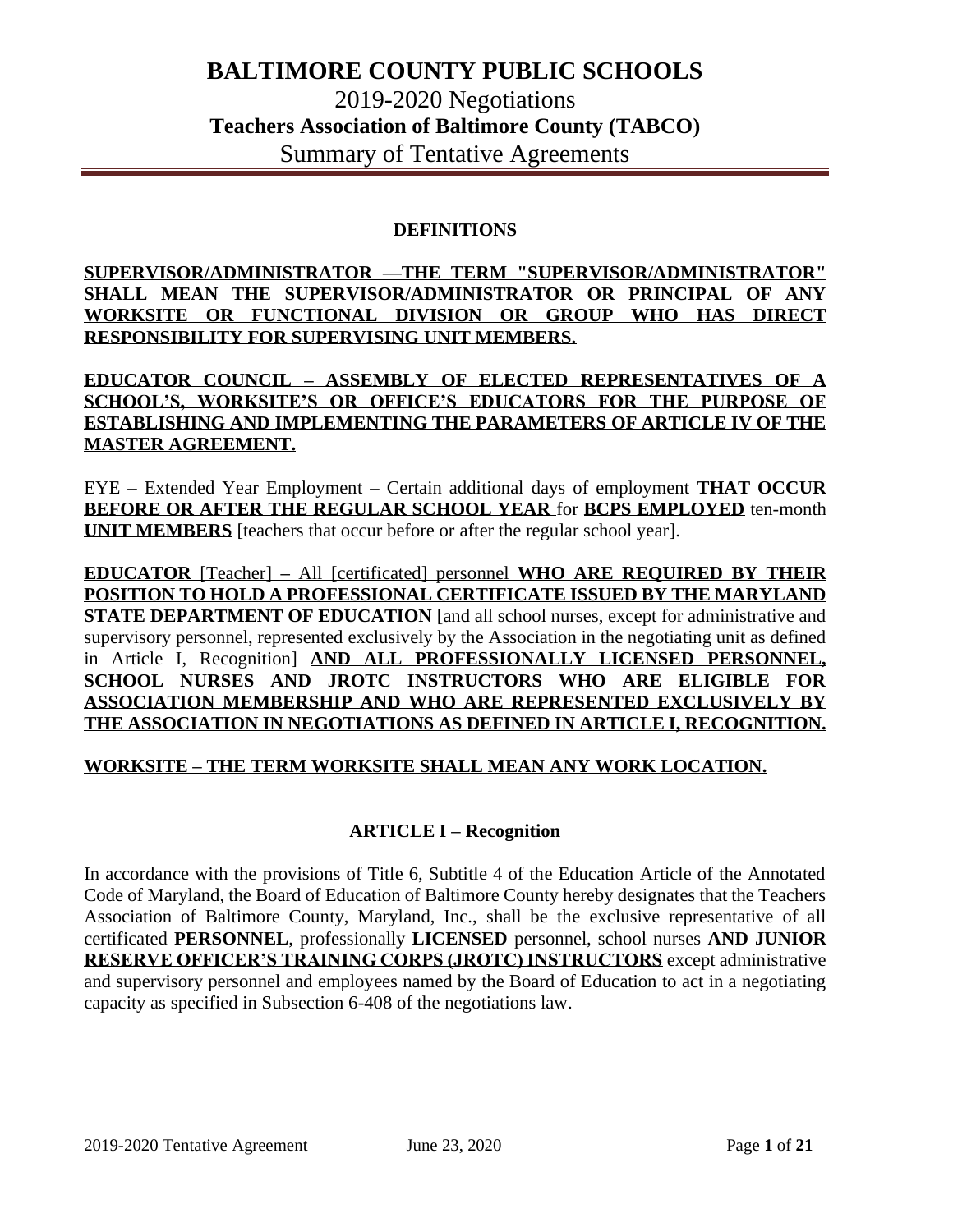## **ARTICLE III - Association's Rights, Privileges, and Responsibilities**

3.1 There will be no **RETALIATORY, ARBITRARY OR CAPRICIOUS ACTIONS [**reprisals] of any kind taken against a**N EDUCATOR** [teacher] as a result of his/her proper exercise of authority and responsibility in performing assigned duties **AS AN EDUCATOR**, membership in the Association, **ACTING AS A REPRESENTATIVE OF THE ASSOCIATION**, participation in any of its legal activities, or participation in the grievance procedure provided in this Agreement.

# **3.1.2 THE ASSOCIATION AND BOARD CONSIDER WORKPLACE BULLYING UNACCEPTABLE AND WILL NOT TOLERATE IT UNDER ANY CIRCUMSTANCES. EXAMPLES OF BULLYING BEHAVIOR INCLUDE, BUT ARE NOT LIMITED TO UNWANTED, OFFENSIVE, HUMILIATING, OR UNDERMINING BEHAVIOR TOWARDS AN INDIVIDUAL OR GROUP OF EMPLOYEES. IF AN EMPLOYEE BELIEVES THAT THEY ARE THE TARGET OF BULLYING BEHAVIOR, A FORMAL COMPLAINT SHOULD BE LODGED WITH THE OFFICE OF INVESTIGATIONS.**

## **Communication from Staff**

3.12 **AS A STAKE HOLDER, THE ASSOCIATION SHALL HAVE ACCESS TO THE BCPS NEWS HUB. ASSOCIATION REQUESTS FOR OTHER SPECIFIC INFORMATION SHALL BE DIRECTED TO THE DEPARTMENT OF STAFF RELATIONS AND EMPLOYEE PERFORMANCE MANAGEMENT. [** The Association will receive at least five (5) copies of all communications concerning salaries, wages, hours, and working conditions of teachers which are given general distribution to schools, teachers and/or principals. The Association will also receive at least seven (7) copies of any policies or regulations that are to be included in the "Manual of Policies and Regulations." The Association executive director and /or his/her designee will be provided access to the BCPS intranet  $log$  in.]

## **ARTICLE IV** – Councils **EDUCATOR [**Faculty**] Councils**

## **Meetings with the SUPERVISOR/ADMINISTRATOR** [Principal]

**4.3** Each **SUPERVISOR/ADMINISTRATOR** [principal] shall consider the advice of the **EDUCATOR** council in developing and evaluating policies and practices of the **WORKSITE**  [school].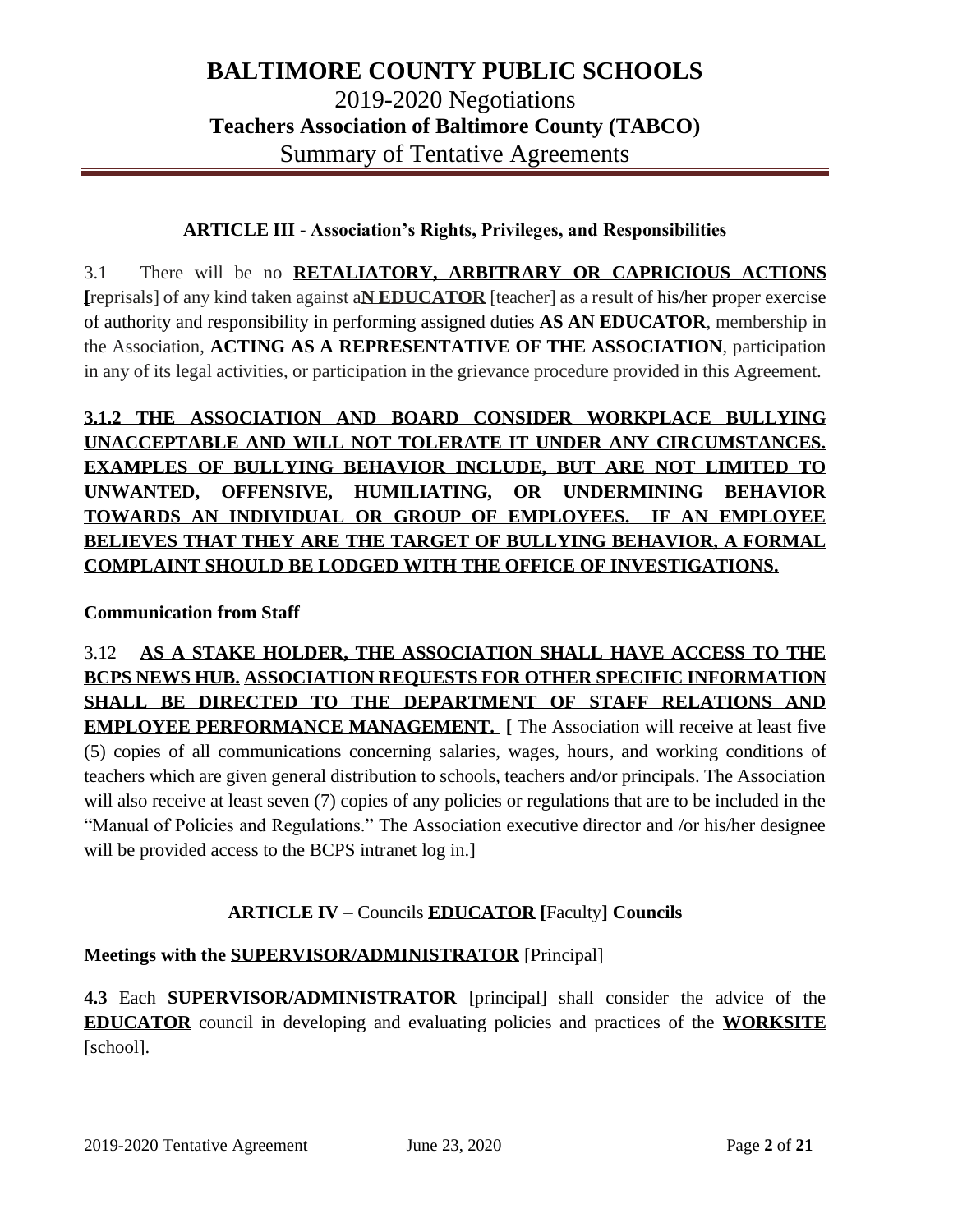**4.3.1** The **SUPERVISOR/ADMINISTRATOR [**principal] of each **WORKSITE** [school] shall meet with the **EDUCATOR** [Faculty] Council at its request, for discussion of problems of mutual concern, at the earliest mutually agreeable time, but not later than five (5) duty days from the time of the request, to discuss **WORKSITE** [school] operation, policies, practices, questions, and concerns, as they affect individual **EDUCATORS** [teachers] or groups of **EDUCATO**RS [teachers]. The **SUPERVISOR/ADMINISTRATOR** [principal] may request a meeting of the **EDUCATOR** [Faculty] Council to present the administration's concerns for **EDUCATOR** [Faculty] Council consideration and recommendations. Upon such occasions, the **EDUCATOR** [Faculty] Council shall meet with the **SUPERVISOR/ADMINISTRATOR** [principal] within five (5) duty days.

**4.3.2** In the event the written recommendations are not taken, the **SUPERVISOR /ADMINISTRATOR** [principal] shall reply, giving reasons in writing within five (5) duty days whenever possible, but no later than ten (10) duty days.

### **Meetings Regarding Professional Development AND CURRICULAR ISSUES**

**4.7** Staff members designated by the Superintendent shall meet with **A COMMITTEE OR GROUP DESIGNATED BY** the Association ['s Instructional and Professional Development Committee] on a regularly scheduled basis to discuss and receive recommendations on curriculum, instruction, staff development **ISSUES** and **THE** delivery of such services. The parties may create subcommittees to study topics, as they deem **NECESSARY** [desirable].

### **Article VI – EDUCATOR [Teacher] Rights, Privileges, and Responsibilities**

### **Just Cause**

**6.3** No **EDUCATOR** [teacher] shall be disciplined, reprimanded, reduced in compensation, or deprived of any professional advantage as defined in this Agreement, by anyone other than their immediate **SUPERVISOR/ADMINISTRATOR** without just cause. Inherent in the concept of just cause is "**CORRECTIVE COUNSELING AND** progressive discipline." Progressive discipline **IS GENERALLY APPLIED SEQUENTIALLY AND** consists of **CORRECTIVE** counseling**, WARNING LETTER,** [conference summary, oral reprimand], **OFFICIAL LETTER OF** [written] reprimand, suspension and discharge [and should be applied sequentially]. **EARLY STEPS OF PROGRESSIVE DISCIPLINE MAY BE SKIPPED DEPENDING ON THE NATURE AND THE SEVERITY OF THE INFRACTION.**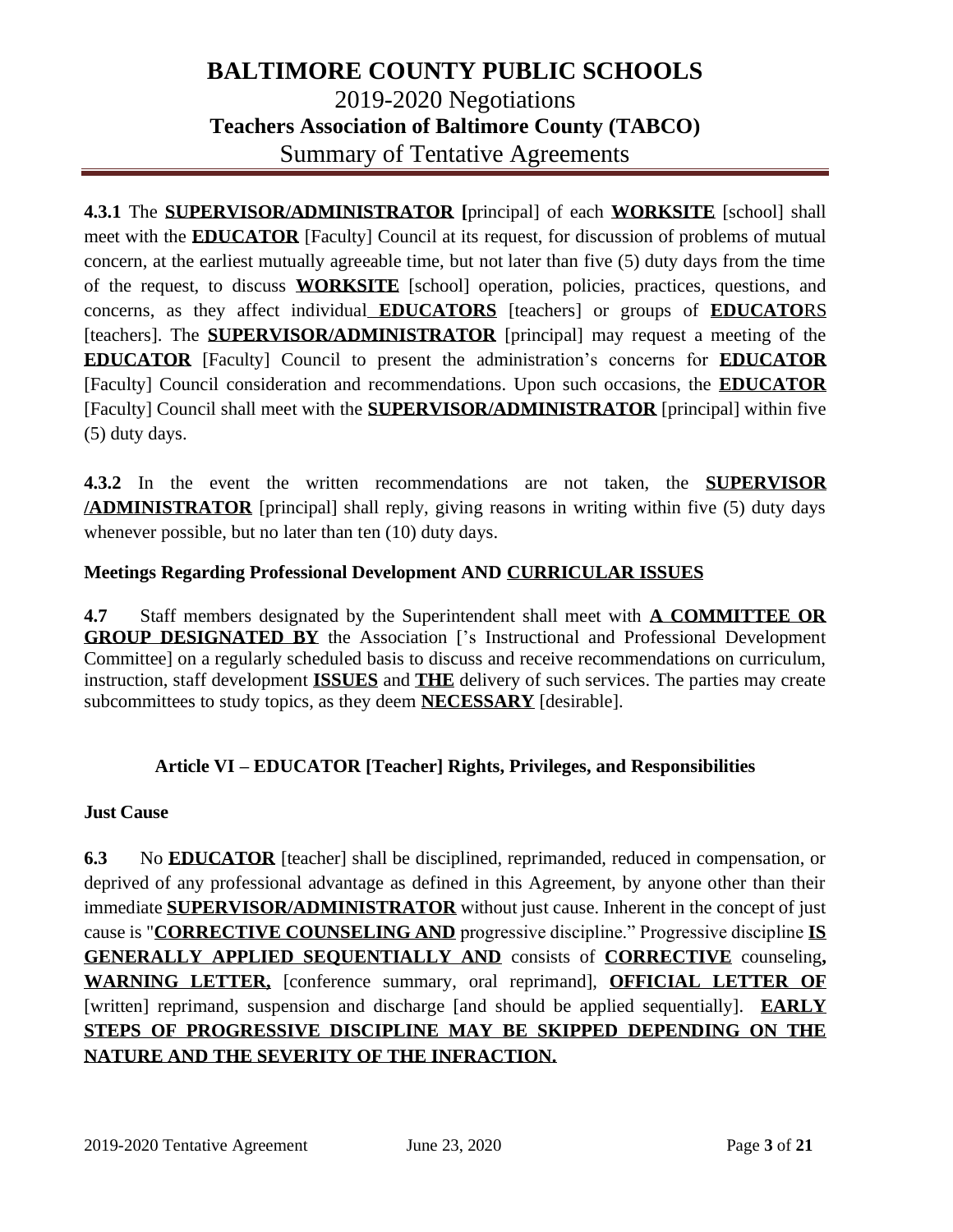**6.3.1 ADMINISTRATORS SHALL DOCUMENT CORRECTIVE COUNSELING SESSIONS USING A CONFERENCE SUMMARY AND SHALL PROVIDE THE EDUCATOR WITH A COPY WHICH SHALL BE SIGNED ACKNOWLEDGING RECEIPT.**

# **6.3.2 IN ACCORDANCE WITH ARTICLE 6.10 OF THIS AGREEMENT, UNIT MEMBERS SHALL BE ADVISED OF THEIR RIGHT TO REPRESENTATION PRIOR TO ANY INVESTIGATION OR CONFERENCE/MEETING CONVENED FOR THE PURPOSE OF DISCIPLINE.**

## **6.3.3 AN EDUCATOR MAY REQUEST THAT A TABCO UNISERVE DIRECTOR OR AN ASSOCIATION BUILDING REPRESENTATIVE ATTEND SAID CONFERENCE OR MEETING AS THEIR REPRESENTATIVE. SUCH REQUESTS SHALL BE SUBMITTED IN WRITING BY THE EDCUATOR TO THE APPROPRIATE ADMINISTRATOR.**

**6.3.4** [Early steps may be skipped depending on the gravity of the infraction.] If a[n] **SUPERVISOR/ADMINISTRATOR** [immediate supervisor/administrator] has reason to reprimand an employee, it shall not be done in the presence of other non-administrative personnel, students, or the public**. THIS RESTRICTION SHALL NOT APPLY WHEN THE EDUCATOR HAS OPTED TO BE REPRESENTED BY AN ASSOCIATION BUILDING REPRESENTATIVE PURSUANT TO ARTICLE 6.3.3 ABOVE. [**Unless the member has opted to be represented by an association building representative pursuant to 6.3.3 above]**.**

**6.3.5** [1] In addition, following a probationary period not to exceed two (2) years, no school nurse shall be discharged without just cause.

## **Citizen Rights**

### **6.5.6.1 THE ASSOCIATION MAY DISSEMINATE INFORMATION TO ITS MEMBERS.**

### **Representation**

**6.10** When a meeting with **AN EDUCATOR** [teacher] is **CONVENED** [being called] for the purpose of **AN INVESTIGATION,** discipline, suspension, demotion, or discharge, the **EDUCATOR** [teacher] shall be advised of his/her right to representation prior to the beginning of any such conference or meeting and **SHALL** be given time to arrange for representation. **AT AN EDUCATOR'S REQUEST AND IN ACCORDANCE WITH ARTICLE 6.3.3**, **AN**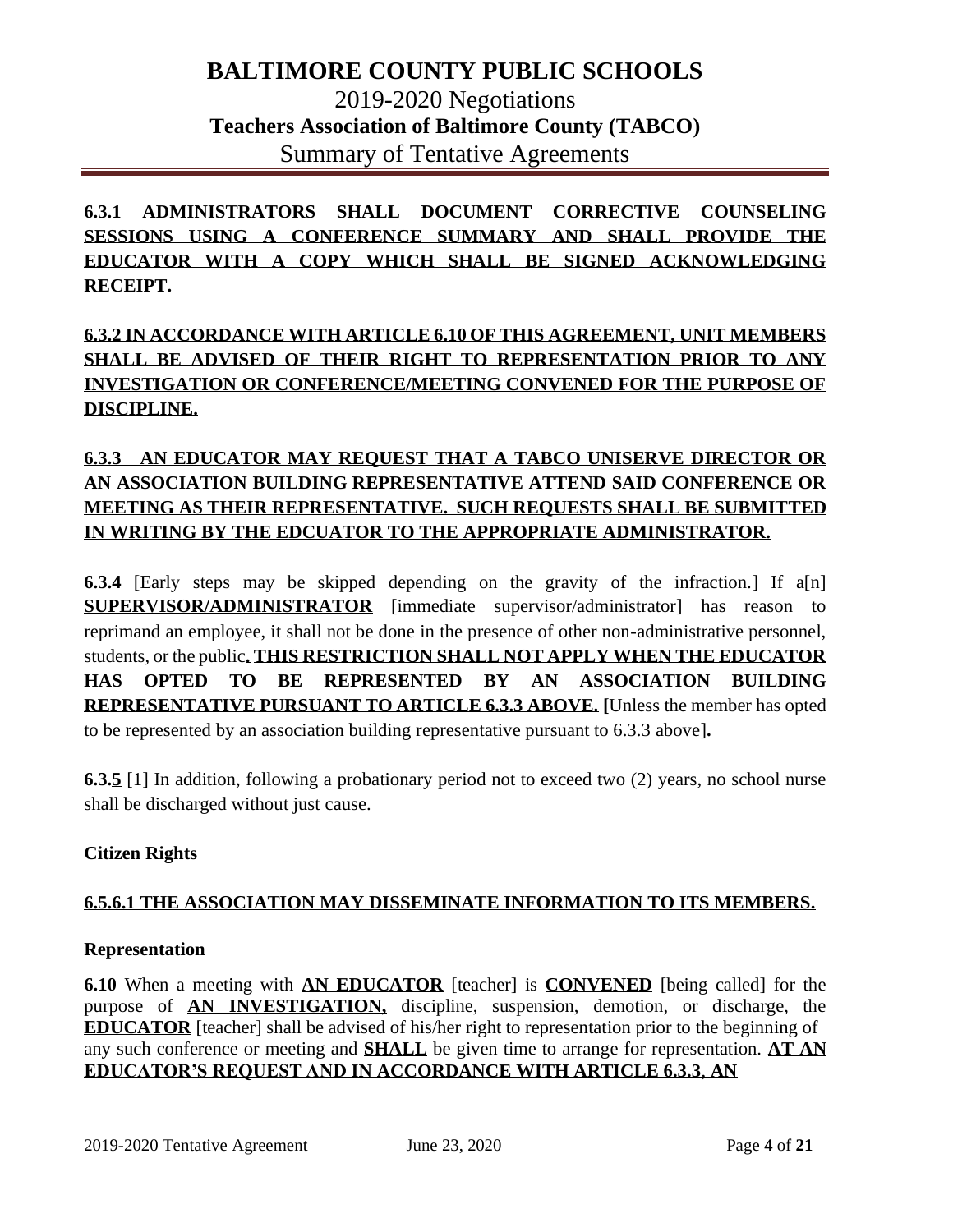## **ASSOCIATION BUILDING REPRESENTATIVE MAY SERVE AS AN EDUCATOR'S REPRESENTATIVE.**

### **ARTICLE IX - Protection of EDUCATORS** [Teachers] **(Personal Injury Benefits and Property Loss)**

#### **Property Loss-General**

**9.3.2** No coverage shall exceed **one thousand five hundred (\$1,500.00) dollars** [six hundred fifty dollars (\$650)].

#### **EDUCATOR TRAUMA**

**9.4 AN EMERGENCY EDUCATOR COUNCIL METING WITH THE ADMINISTRATION SHALL BE CONVENED WITHIN TWO DUTY (2) DAYS OF A SIGNIFICANT DISTURBANCE THAT PARTIALLY OR TOTALLY IMPACTS THE OVERALL WELL BEING OF THE SCHOOL COMMUNITY. THE PURPOSE OF THE MEETING SHALL BE TO COLLABORATIVELY DISCUSS THE TRAUMA TO THE SCHOOL COMMUNITY, DETERMINE THE ROOT CAUSE, ASSESS THE SCHOOL RESPONSE AND IDENTIFY MEASURES TO BE TAKEN TO AVOID/REACT TO SIMILAR FUTURE DISTURBANCES.** 

**9.4.1 THE EDUCATOR COUNCIL IN PARTNERSHIP WITH THE SCHOOL ADMINISTRATION SHALL ALSO DETERMINE WHAT SUPPORTS, IF ANY, THE FACULTY AND STAFF MAY REQUIRE IN ORDER TO MOVE FORWARD IN A HELATHY MANNER. IF IT IS DETERMINED THAT BCPS MENTAL HEALTH SUPPORT IS NEEDED, THE ADMINISTRATOR SHALL SUBMIT A REQUEST TO THE BCPS EMPLOYEE ASSISTANCE PROGRAM (EAP) WHICH SHALL PROVIDE SUPPORT WITHIN TWO (2) DUTY DAYS OF THE REQUEST.**

**9.4.2 IN THE EVENT AN EDUCATOR IS THREATENED, ATTACKED, INTERVENES IN A FIGHT, WITNESSES A SERIOUS ACT OF VIOLENCE OR THE ARREST OF A STUDENT(S), THE ADMINISTRATOR/SUPERVISOR OR DESIGNEE SHALL IMMEDIATELY DETERMINE IF THE EDUCATOR DESIRES AND/OR REQUIRES ASSISTANCE AND SHALL COORDINATE WITH THE BCPS EAP TO PROVIDE THE NECESSARY SUPPORT.**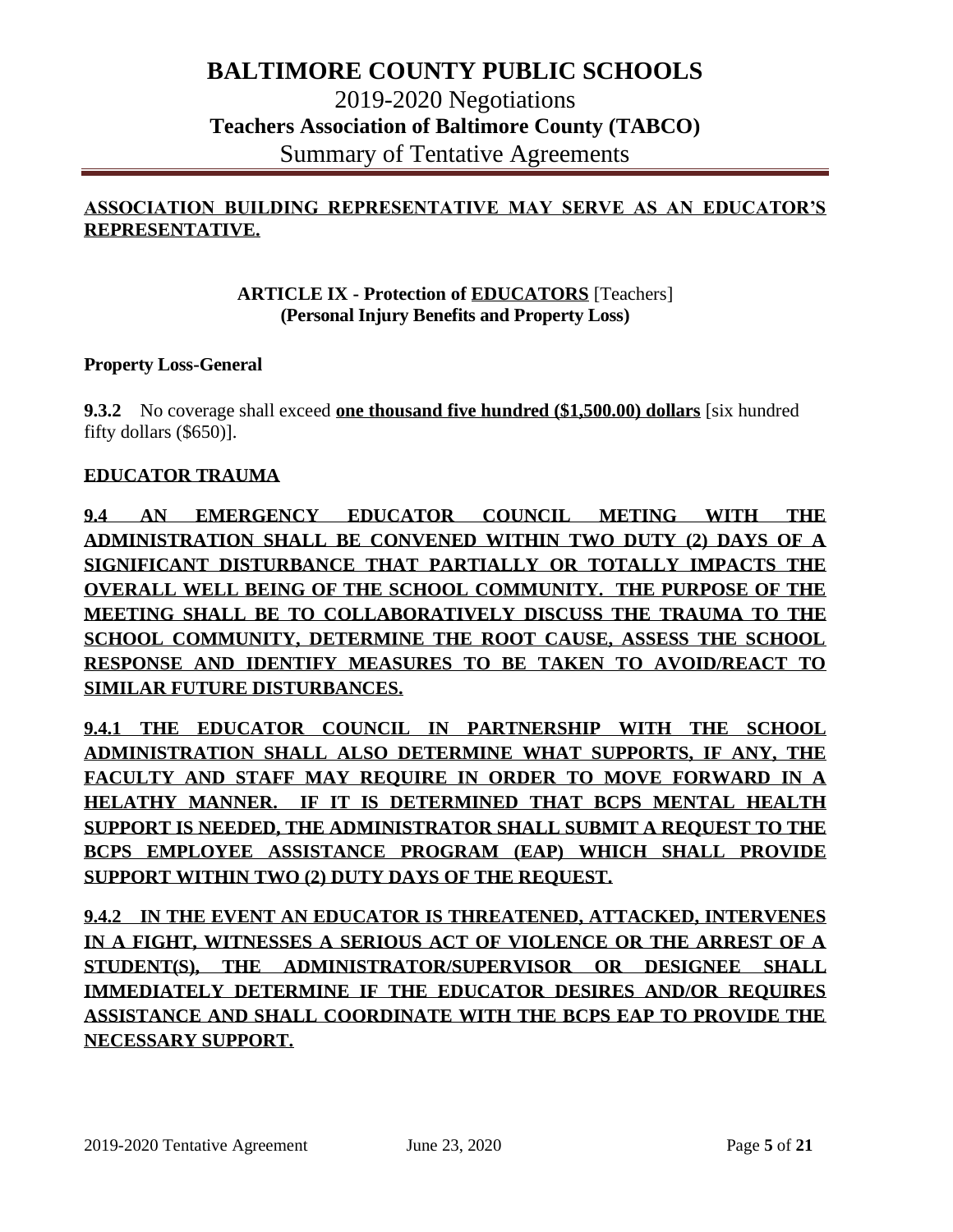## **ARTICLE X - Teaching Conditions**

### **General Health & Safety**

**10.1** The Board agrees that it shall maintain safe, sanitary, healthful working conditions.

**10.1.1** When, in the judgment of the **EDUCATOR** [Faculty] Council, any room, building or area presents a health or safety hazard, or a condition unsuitable for teaching or supervising children, duly qualified personnel shall be contacted by the principal **WITHIN THREE (3) DUTY DAYS** and asked to make a timely inspection. As information from duly qualified personnel is shared with the principal regarding this inspection, the information will be shared with the chairperson of the **EDUCATOR** [Faculty] Council and/or other initiating party within three (3) duty days.

If the chairperson of the **EDUCATOR** [Faculty] Council and/or other initiating party has concerns with or questions about the information shared, he/she shall submit those concerns/questions in writing to the principal for forwarding to the Executive Director of the Department of Facilities Management or the Manager of the Office of Employee Absence and Risk Management. The appropriate office will provide a written response **WITHIN FIFTEEN (15) DUTY DAYS OF RECEIPT** of the inquiry to the principal and the chairperson of the **EDUCATOR** [Faculty] Council and/or other initiating party [within fifteen (15) duty days of receipt of the inquiry].**UPON REQUEST OF THE EDUCATOR COUNCIL CHAIR OR INITIATING PARTY TO THE ADMINISTRATOR/SUPERVISOR,** [A permanent record of,] **THE WORK ORDER REQUEST STATUS LIST** [and work done to close those work orders] **SHALL BE MADE AVAILABLE FOR REVIEW WITHIN TWO (2) DUTY DAYS OF THE REQUEST [**or their designee and the chair of the Association faculty representatives or their designee upon request to the supervisor/administrator].

**10.1.6 EDUCATORS WHO ARE REQUIRED TO VACATE THEIR WORK AREAS DUE TO ONGOING CONSTRUCTION OR RENOVATION DURING THE SCHOOL YEAR SHALL BE ALLOWED UP TO TWO (2) DUTY DAYS WITHOUT TEACHING OR OTHER ASSIGNED RESPONSIBILITIES FOR THE PURPOSE OF PACKING MATERIALS FROM THEIR CURRENT CLASSROOM AND/OR ESTABLISHING A TEMPORARY CLASSROOM.** 

**EDUCATORS WHO ARE REQUIRED TO MOVE DURING THE SCHOOL YEAR INTO A NEW PERMANENT CLASSROOM AS A RESULT OF COMPLETED CONSTRUCTION**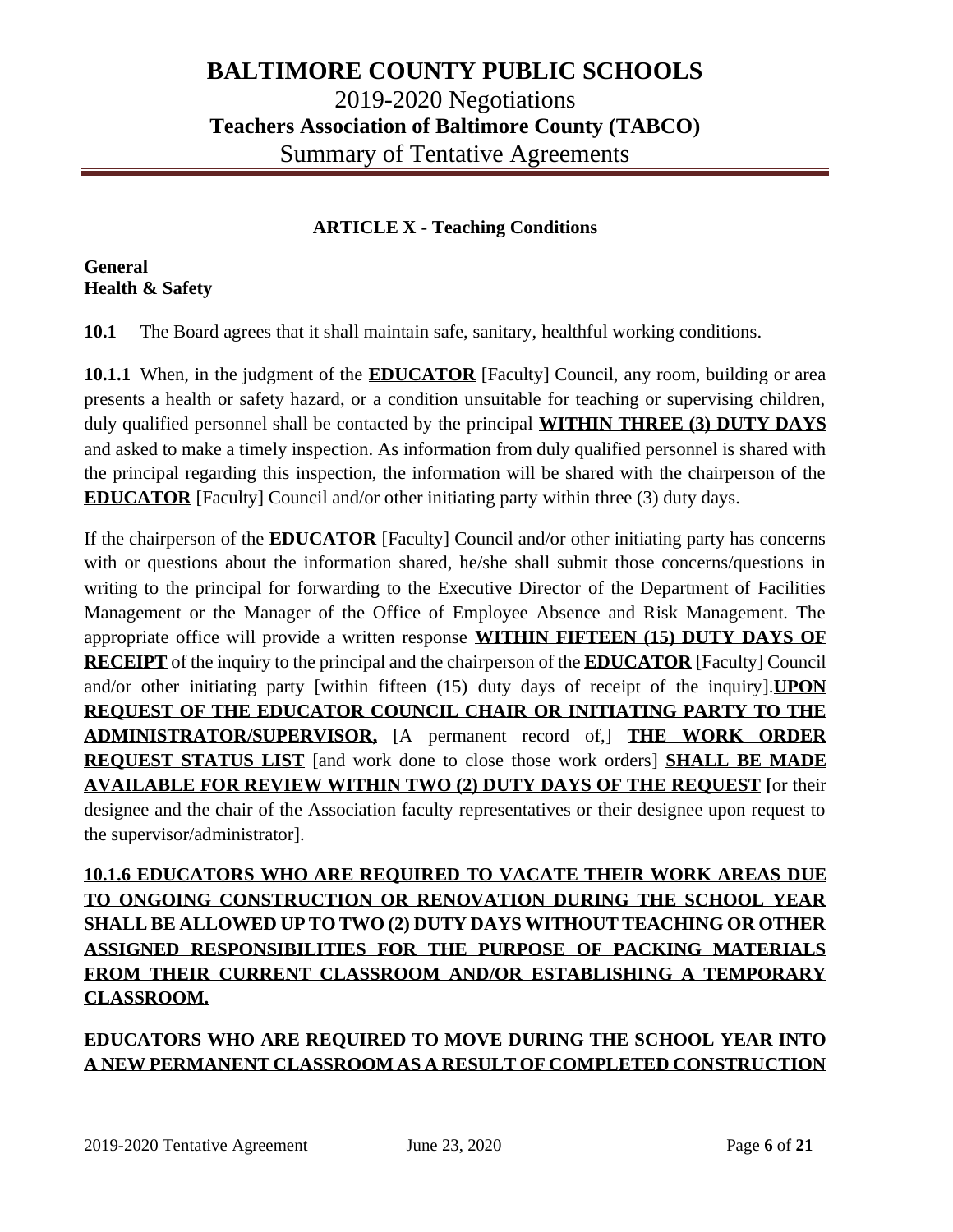# **OR RENOVATION SHALL BE ALLOWED UP TO TWO (2) DUTY DAYS WITHOUT TEACHING OR OTHER ASSIGNED RESPONSIBILITIES FOR THE PURPOSE OF PACKING MATERIALS FROM THEIR CURRENT CLASSROOM AND ESTABLISHING THEIR NEW CLASSROOM.**

**EDUCATORS WHO ARE REQUIRED TO PACK/UNPACK THEIR WORK AREAS AFTER DUTY HOURS OR ON WEEKENDS SHALL BE COMPENSATED APPROPRIATELY.** 

# **EDUCATORS SHALL NOT BE REQUIRED TO USE PLANNING TIME OR THEIR DUTY FREE LUNCH FOR THE PURPOSE OF PACKING OR UNPACKING THEIR WORK AREAS AS A RESULT OF CONSTRUCTION OR SCHOOL RENOVATIONS.**

[10.1.5 No scheduled painting of any school facility shall occur during the normal work day.]

[10.1.6 When a work area has been renovated or built, teachers will be allowed two (2) paid duty days to prepare their work area for regular use.]

## **Regular School Day**

**10.6.6 A SCHOOL NURSE MAY LEAVE A SCHOOL DURING THE DUTY FREE LUNCH PERIOD WHEN THE SCHOOL FIRST AID, CPR AND MEDICATION BACKUPS ARE PRESENT AND ABLE TO PROVIDE COVERAGE. THE SCHOOL NURSE SHALL NOTIFY THE APPROPRIATE ADMINISTRATOR OR DESIGNEE ACCORDINGLY PRIOR TO LEAVING THE SCHOOL BUILDING. THE ADMINISTRATOR OR THEIR DESIGNEE WILL TRIAGE STUDENTS DURING THE NURSE'S ABSENCE AND WILL INVOLVE IDENTIFIED BACK-UP STAFF AS APPROPRIATE. UPON RETURNING TO THE SCHOOL BUILDING FROM A DUTY-FREE LUNCH PERIOD, THE NURSE SHALL NOTIFY THE SCHOOL SECRETARY OR OTHER DESIGNATED PERSON.**

### **Additional Responsibilities**

10.7.3 Supervising evening and night student activities approximately four (4) times per year, [including] **WHICH INCLUDES** back-to-school night**(S).**

**10.7.5** Supervising students as needed before, during, and after school in the building and on the playground on a regular duty roster basis. **ITINERANT RELATED SERVICE PROVIDERS WHO ARE ASSIGNED TO MORE THAN ONE SCHOOL SHALL NOT BE INCLUDED IN SUCH REGULAR DUTY ROSTERS.**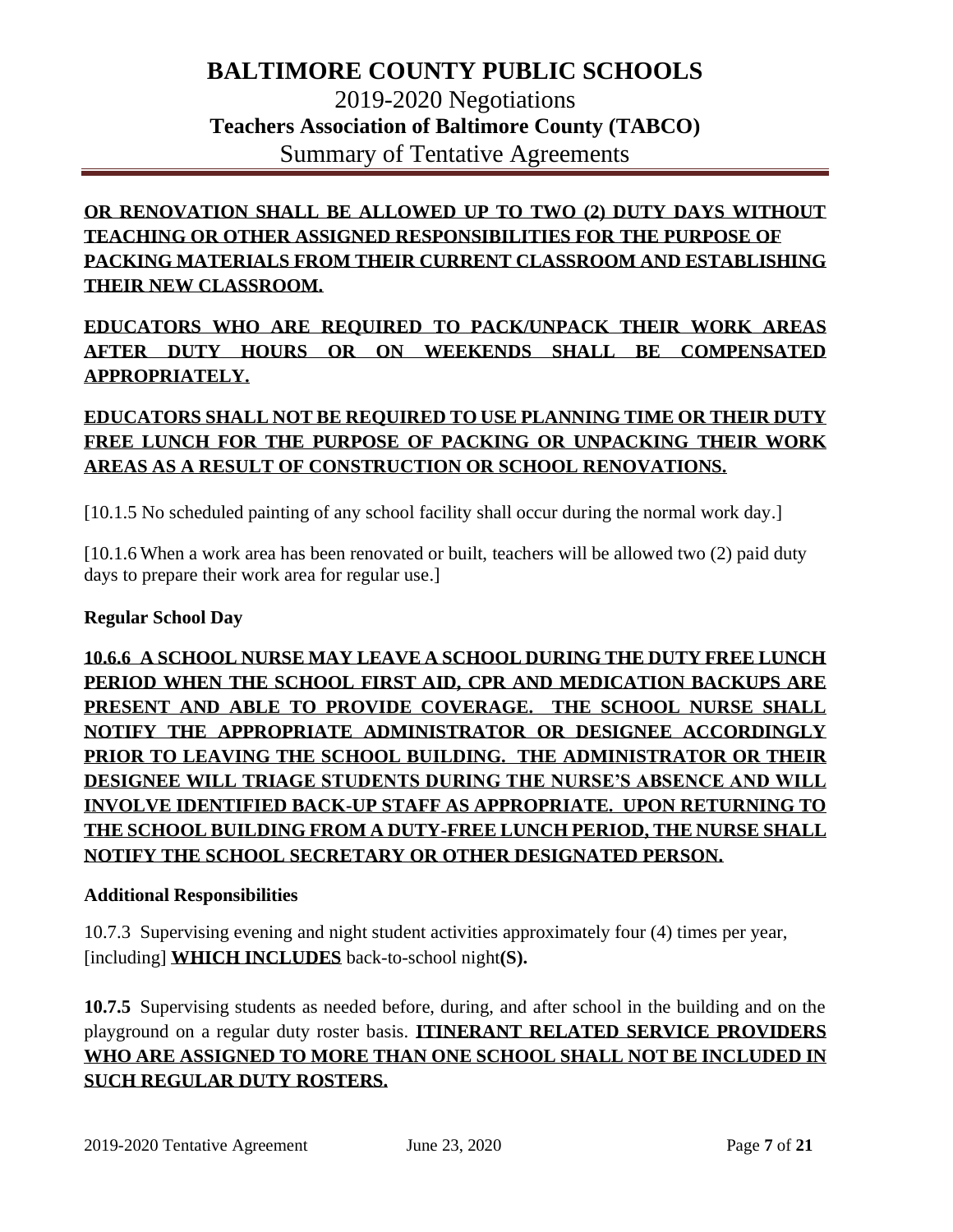10.7.8 Meeting with parents and other staff members as professional responsibilities require with the time for such meeting being established by mutual agreement between the **EDUCATOR** [teacher] and the other person(s) involved.

# **10.7.8.1 EDUCATORS SHALL BE NOTIFIED PRIOR TO THE VISIT OF A PARENT TO THE EDUCATOR'S CLASSROOM OR FOR THE PURPOSE OF OBSERVING INSTRUCTION. THE EDUCATOR MAY REQUEST THE VISITOR BE ESCORTED TO THE CLASSROOM BY AN ADMINISTRATOR OR DESIGNEE OR THAT THE VISIT BE RESCHEDULED AT A MUTUALLY AGREED UPON TIME.**

### **Preparation, Planning, and Duty-free Lunch**

**10.13** A duty-free lunch period of at least thirty (30) minutes shall be provided for all **EDUCATORS** [teachers]. **EDUCATORS WHO ARE SCHEDULED TO WORK THREE (3) HOURS OR MORE ON ANY GIVEN DAY WILL BE PROVIDED WITH A THIRTY (30) MINUTE DUTY-FREE LUNCH BREAK.** 

**10.13.1** All **EDUCATORS** [teachers] shall have time during the school day for individual preparation and planning related to their assignment. **EDUCATORS WHO ARE EMPLOYED LESS THAN FULL TIME SHALL HAVE PLANNING TIME PROPORTIONATE WITH THEIR FULL TIME EQUIVALENCY (FTE).** Individual teacher preparation and planning periods shall not be imposed upon, except in the case of unforeseen circumstances, or by the agreement of the teacher.

**10.13.2 SCHEDULE ADJUSTMENTS DUE TO A DELAYED START OF SCHOOL OR AN EARLY RELEASE OF STUDENTS CONSTITUTE UNFORESEEN CIRCUMSTANCES AND MAY RESULT IN MISSED OR ADJUSTED LUNCH AND PLANNING PERIODS. ON SUCH OCASSIONS, MAKEUP LUNCH AND PLANNING PERIODS DO NOT HAVE TO BE RESCHEDULED FOR AFFECTED EDUCATORS.** 

**10.13.7 ADMINISTRATORS SHALL PROVIDE CASE MANAGERS AND/OR RELATED SERVICE PROVIDERS WITH ONE FULL DUTY-FREE PROFESSIONAL DAY PER QUARTER FOR THE PURPOSE OF COMPLETING CASE MANAGEMENT DUTIES. CASE MANAGERS AND/OR RELATED SERVICE PROVIDERS MAY**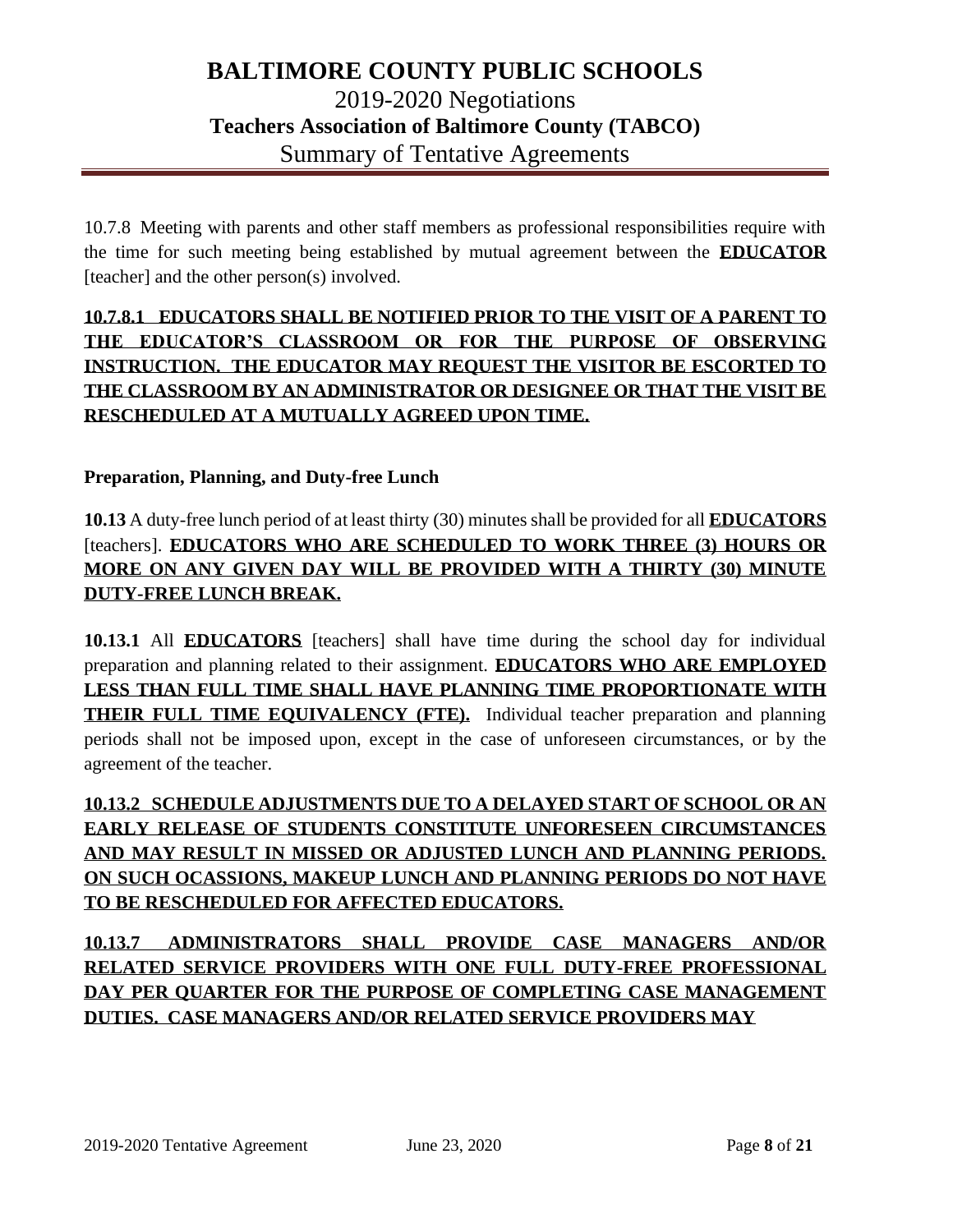## **REQUEST ADDITIONAL TIME, IF NEEDED, AND SHALL COLLABORATIVELY DETERMINE IF AND WHEN THE ADDITIONAL TIME SHALL BE PROVIDED.**

**10.13.13** [All] Special area teachers shall **NOT** be assigned **MORE THAN** [A MAXIMUM OF] 5 classes per day.

**10.14 PRINCIPALS AND THEIR STAFFS, IN COLLABORATION WITH THE EDUCATOR COUNCIL, SHALL DETERMINE THE NUMBER, TYPE AND TIME OF NON-EMERGENCY FACULTY MEETINGS. FACULTY MEETINGS SHALL BE LIMITED TO A MAXIMUM OF ONE (1) PER WEEK EXCEPT IN THE CASE OF EMERGENCIES. EDUCATORS** [Teachers], through the **EDUCATOR** [Faculty] Council, will be involved in the development of the agenda for faculty meetings. All schools are urged to use Mondays for scheduling faculty meetings.

## **ARTICLE XI - Maintenance of Classroom Control and Discipline**

### **Local School Procedures**

**11.1 EACH SCHOOL ADMINISTRATOR IN COLLABORATION WITH REPRESENTATIVES OF THE SCHOOL'S EDUCATOR COUNCIL AND FACULTY REPRESENTATIVES PROPORTINATELY SELECTED BY THE ADMINISTRATION AND COUNCIL SHALL DEVELOP A SCHOOLWIDE STUDENT BEHAVIOR PLAN IN ACCORDANCE WITH BOARD OF EDUCATION POLICY 5510 AND OTHER APPLICABLE BOARD POLICIES**. [An appropriate student discipline plan shall be developed, in accordance with Board policies, for each school building by the school administration, representatives of the Faculty Council and representatives of the faculty proportionately selected by the administration and the Faculty Council. The Faculty Council shall have an opportunity to review any such plan prior to its implementation].

## **11.2 THE BEHAVIOR PLAN SHALL BE REVIEWED BY THE SCHOOL EDUCATOR COUNCIL PRIOR TO IMPLEMENTATION, SHALL BE ASSESSED ANNUALLY FOR EFFECTIVENESS AND SHALL BE REVISED AS NEEDED PRIOR TO THE START OF A NEW ACADEMIC YEAR.**

11.2.1 A student removed from a teacher's classroom for a violation of the BCPS Student Handbook's Code of Student Conduct will not be placed in another **EDUCATOR'S** teacher's room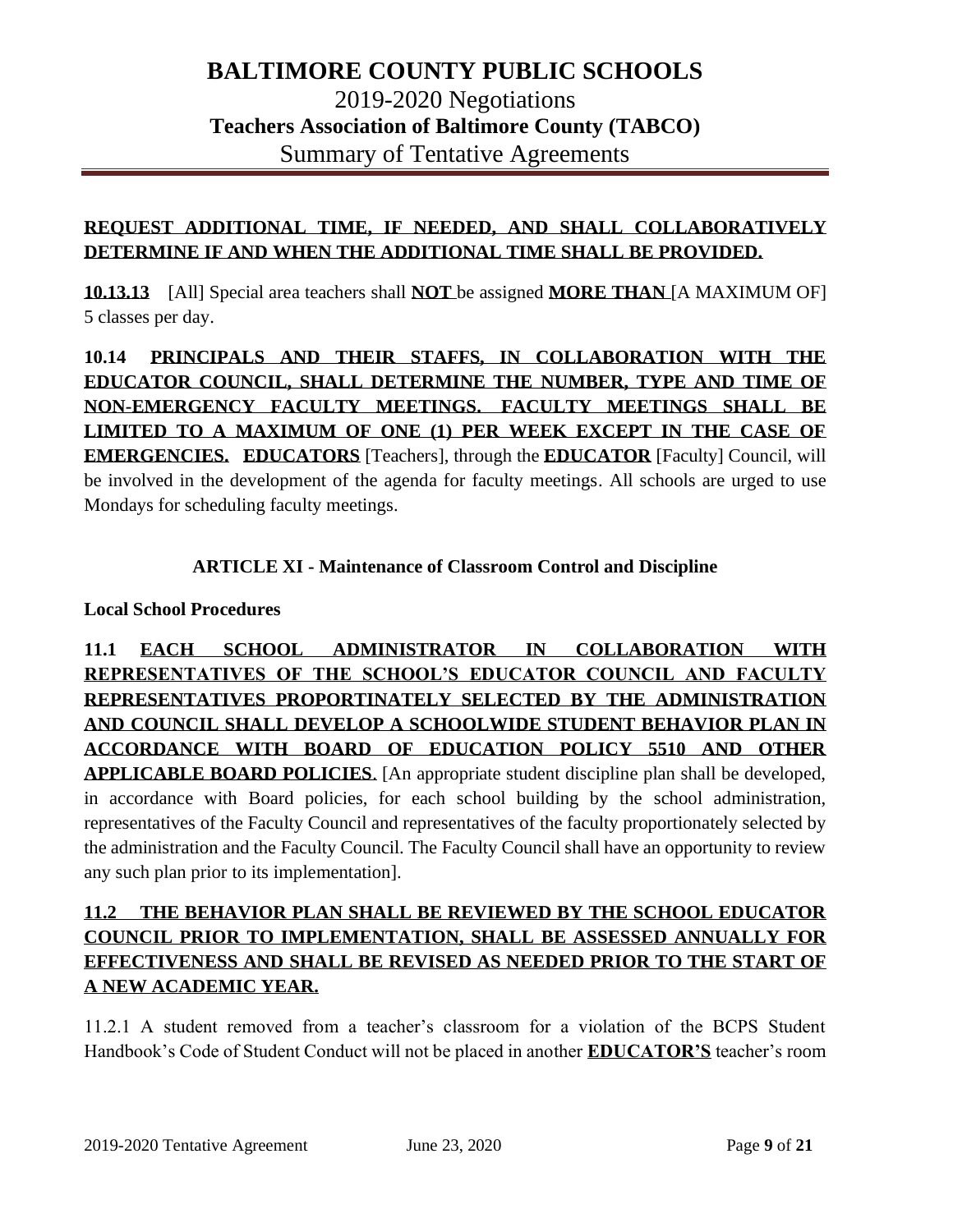or be allowed to return to their regularly scheduled classes, without action being taken by the administration or his/her designee. Placement in another teacher's room **OR REGULARLY SCHEDULED CLASS** will not occur without conferring in person with the receiving **EDUCATOR [**teacher's] prior to the student's arrival.

#### **RENUMBER SUBSEQUENT ARTICLES**

#### **ARTICLE XII - Absences & Leaves**

#### **Bereavement Leave**

**12.4** Up to four (4) consecutive duty days with pay, beginning with the day of death or the first day after death, are allowed if the death is in the immediate family. Special consideration for one (1) additional day of bereavement leave with pay shall be given in those instances of delay of the funeral, the need to travel excessive distances, or when required by the tenets of the religious denomination. If further days are needed, urgent personal business leave may be used. [In unusual circumstances, there may be flexibility in the use of the days by mutual agreement between the teacher and the Manager, Department of Staff Relations and Employee Performance Management.]

**12.4.1** One (1) workday with pay shall be allowed to attend the funeral of a close relative. One (1) additional day with pay will be allowed in those instances of delay of the funeral, the need to travel excessive distances, or when required by the tenets of a religious denomination.

**12.4.2** The **EDUCATOR** [teacher] is required to submit to the appropriate administrator a letter or the Notification of Absence Form stating the relationship, the date of death, the date of the funeral, and the dates of absence. An acceptable form of verification for bereavement leave will be any of the following: obituaries, church programs, funeral home materials/documents, or state-issued death certificates.

# **12.4.3 ONE OR MORE OF THE ALLOWED BEREAVEMENT LEAVE DAYS MAY BE USED AT A TIME THAT IS NOT IMMEDIATELY PROXIMATE TO THE DATE OF DEATH FOR A BURIAL OR A MEMORIAL SERVICE THAT OCCURS AT A LATER DATE. IN SUCH UNUSUAL CIRCUMSTANCES AND WITH APPROPRIATE VERIFICATION, FLEXIBILITY IN THE USE OF THE DAYS SHALL BE APPROVED BY**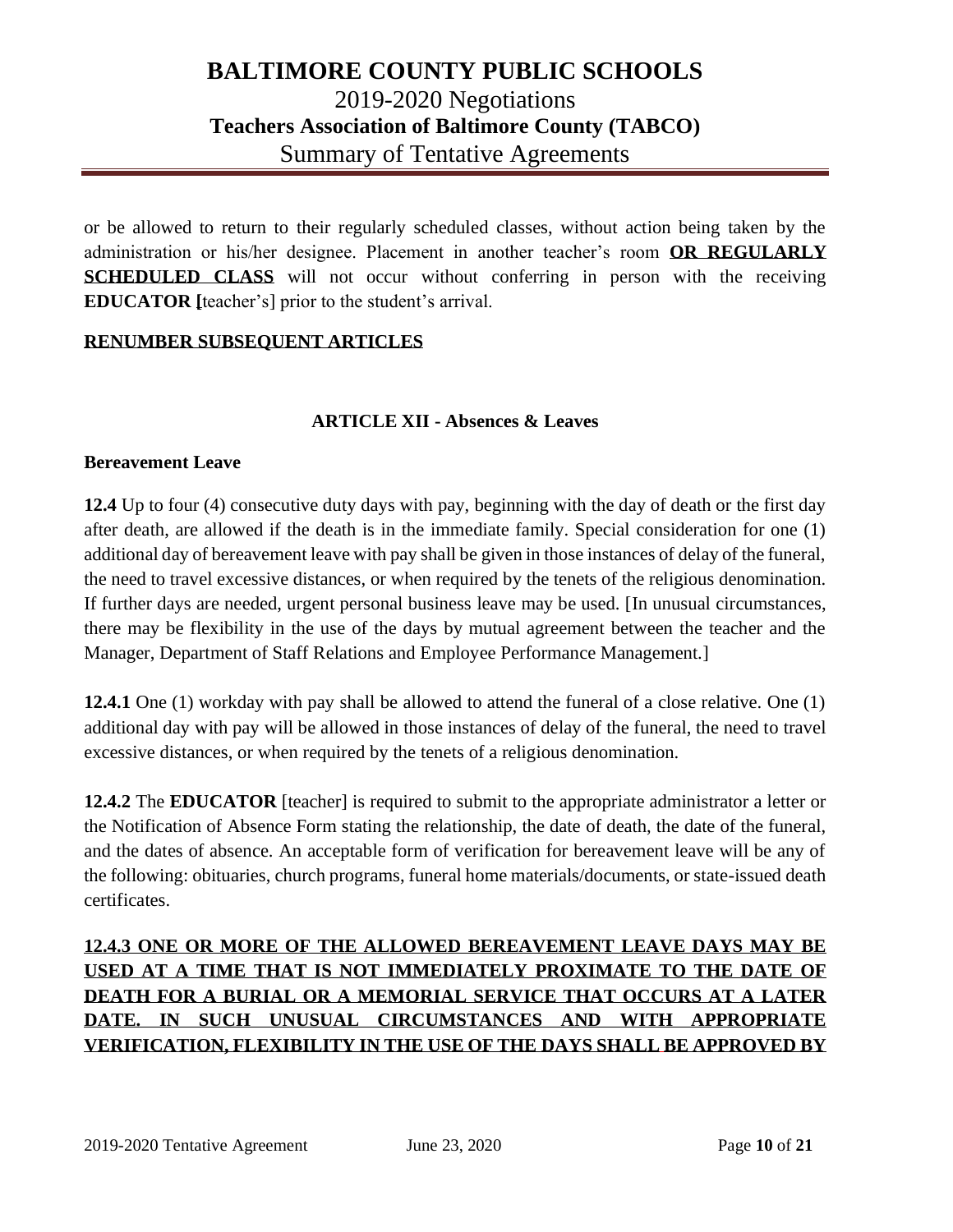## **THE MANAGER, DEPARTMENT OF STAFF RELATIONS AND EMPLOYEE PERFORMANCE MANAGEMENT.**

#### **Study Leave - Academic**

**12.11.2** This leave of absence is granted without pay **FOR A MAXIMUM PERIOD OF ONE YEAR AT A TIME**. If the **educator** [teacher] successfully completes a minimum of twelve (12) hours each semester, the time spent on academic leave of absence will be included in computing eligibility for a step increase. Failure to enroll as planned with and approved by the Department of Human Resources, without just cause, may be interpreted as interrupted service.

#### [Urgent] **Personal Business Leave**

**12.14** Each ten (10) month teacher shall be entitled to up to three (3) days per year for [urgent] personal business leave. Each twelve (12) month teacher shall be entitled to up to five (5) days per year for [urgent] personal business leave. A written statement of intent to be absent **FOR A SINGLE DAY** shall be submitted to the principal (or other appropriate administrator) at least **ONE (1) DUTY DAY** [twenty-four (24) hours] prior to the expected absence. The principal (or other appropriate administrator) may make exception to **THIS** [the twenty-four (24) hour] requirement in case of a**N EMERGENCY** [demonstrated need]. **WHENEVER POSSIBLE IN CASES OF EMERGENCIES, EDUCATORS SHALL NOTIFY THEIR ADMINISTRATOR/ SUPERVISOR PRIOR TO THE START OF THE DUTY DAY TO BE TAKEN OFF. ADDITIONAL DAYS NEEDED FOR AN EMERGENCY SHALL BE CONSIDERED ON A DAILY BASIS. EXCEPT IN CASES OF EMERGENCY, ADMINISTRATORS/SUPERVISORS SHALL NOT REQUIRE THE MEMBER TO STATE A REASON FOR USING/REQUESTING PERSONAL BUSINESS LEAVE.** [Urgent Personal business leave must be used only to conduct personal business of a nature that cannot be scheduled on a non-duty day.]

**12.14.1 WITH ADMINISTRATOR/SUPERVISOR APPROVAL,** [Urgent] **p**[P]ersonal business leave may [not] be used on consecutive duty days **IN ACCORDANCE WITH THE TERMS OF THIS ARTICLE** [except as otherwise indicated by this Agreement or with permission of the principal or other appropriate administrator]. **EDUCATORS WANTING TO USE CONSECUTIVE PERSONAL BUSINESS LEAVE DAYS SHALL SUBMIT A WRITTEN REQUEST TO THEIR ADMINISTRATOR/ SUPERVISOR AT LEAST THREE (3) DUTY DAYS PRIOR TO THE EXPECTED ABSENCE.**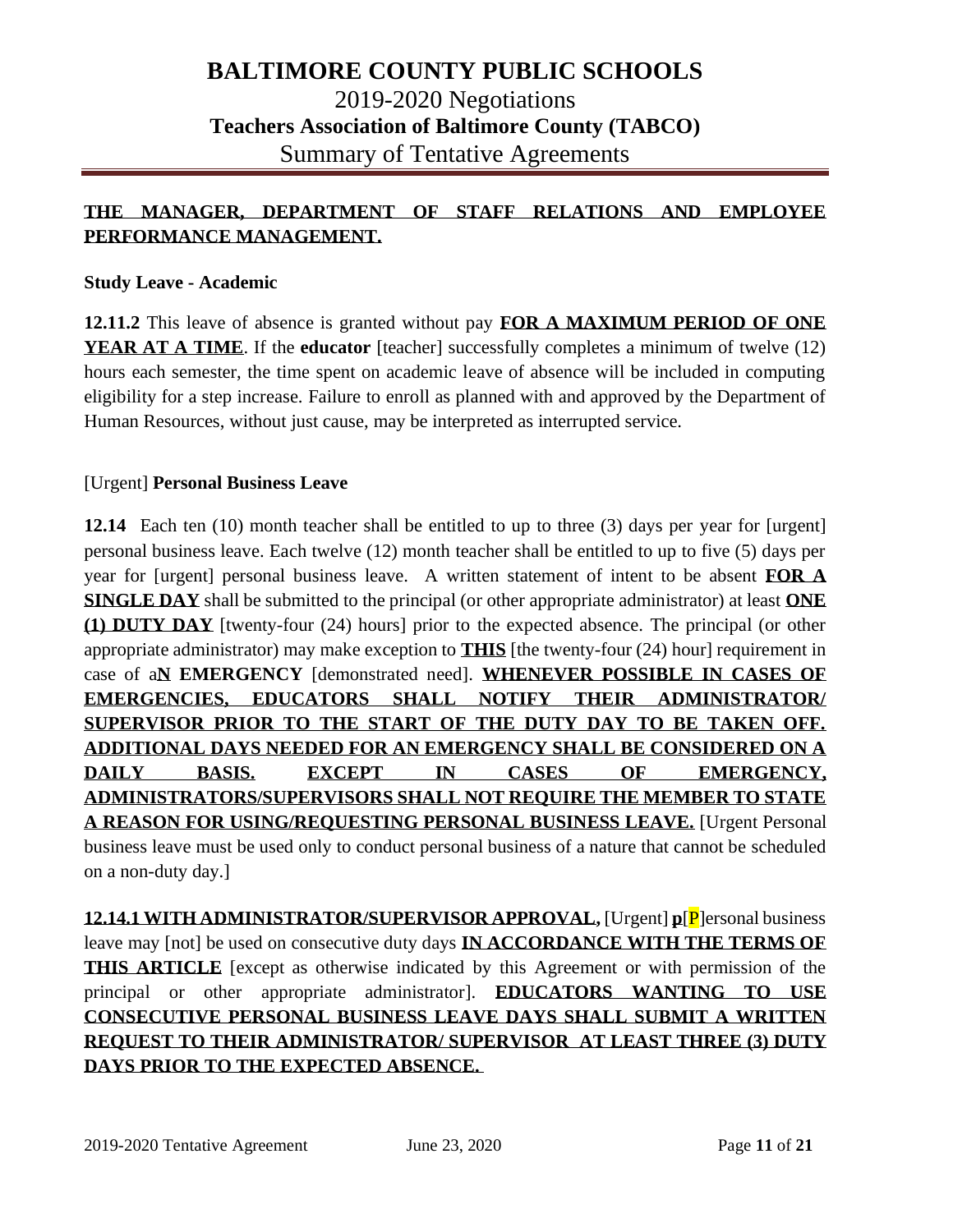**12.14.2 CONSECUTIVE PERSONAL BUSINESS LEAVE SHALL BE GRANTED UNLESS THE ADMINISTRATOR/SUPERVISOR DETERMINES THAT THE ABSENCE WOULD INTERFERE UNDULY WITH THE PROGRAM OF INSTRUCTION. THE ADMINISTRATOR/SUPERVISOR WILL RESPOND IN WRITING WITHIN TWENTY-FOUR (24) HOURS. IF THE REQUESTED LEAVE IS BEING DENIED, THE REASON FOR DENIAL SHALL BE PROVIDED.**

## **12.14.3 PERSONAL BUSINESS LEAVE SHALL NOT BE TAKEN IMMEDIATELY BEFORE OR IMMEDIATELY AFTER A HOLIDAY, DURING THE FIRST FIVE (5) DUTY DAYS OR THE LAST FIVE (5) DUTY DAYS FOR EDUCATORS EXCEPT WITH APPROVAL OF THE EXECUTIVE DIRECTOR.**

12.14**.4** [1] Personal business leave may be used by **EDUCATORS** [teachers] when the opening of a college summer session precedes the last duty day for teacher. This leave shall not interfere unduly with the program of instruction and shall be subject to approval by the Executive Director. If a**N EDUCATOR** [teacher] has used his/her personal business leave, up to three (3) additional days may be taken, with loss of pay, for this purpose.

12.14**.5** [2] Personal business leave may be used by a teacher for his/her wedding. [if the ceremony cannot be scheduled during normal holiday or vacation periods]

# 12.14.**6 AT THE END OF THE FISCAL YEAR, ANY UNUSED PERSONAL BUSINESS DAYS SHALL BE CONVERTED TO ROLLED SICK LEAVE. ROLLED SICK LEAVE SHALL BE AVAILABLE DURING THE YEAR FOR USE BY THE EMPLOYEE FOR MAKING ANNUAL SICK LEAVE BANK ASSESSMENT CONTRIBUTIONS, IF SUFFICIENT TIME IS AVAILABLE IN THIS CATEGORY OF LEAVE.**

12.14**.7 EMPLOYEES WHO ARE MEMBERS OF THE MARYLAND STATE RETIREMENT AND PENSION SYSTEM SHALL HAVE ALL ACCRUED ROLLED SICK LEAVE TIME INCLUDED IN THE FINAL CALCULATION OF ACCRUED SICK LEAVE FOR CREDITABLE SERVICE MADE AT THE TIME OF RETIREMENT. THE ONLY EXCEPTION SHALL BE THAT URGENT PERSONAL BUSINESS LEAVE THAT IS NOT USED DURING THE SCHOOL YEAR AN EMPLOYEE RETIRES SHALL NOT BE APPLIED TO THE PREVIOUSLY NOTED CREDITABLE SERVICE CALCULATION.**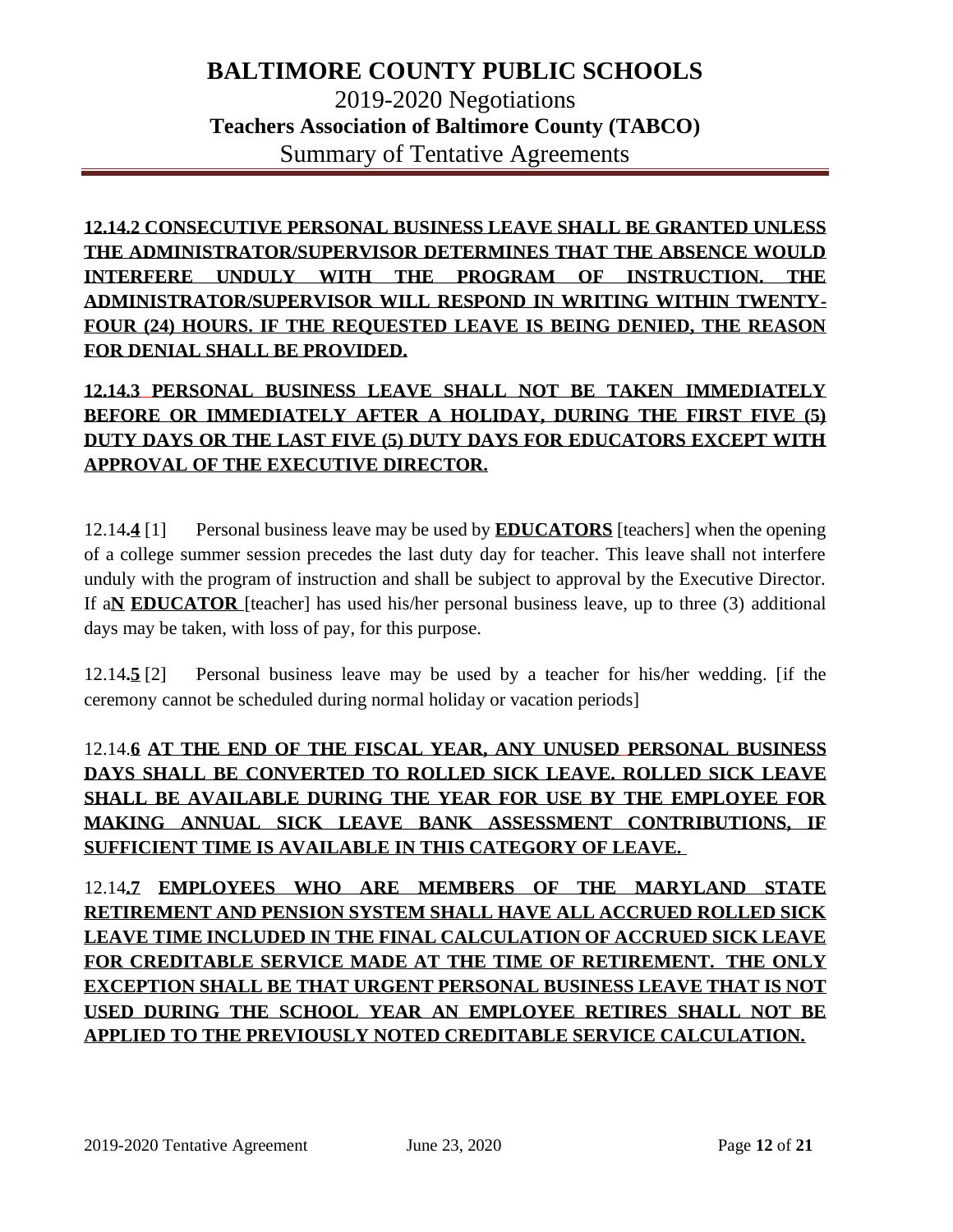**[12.14.3** A personal business leave day may not be used immediately preceding or following a holiday except upon special permission by the Executive Director. This definition includes the first duty day for teachers in August or September.

**12.14.4** Personal business leave may not be used immediately prior to the end of the school year, except as provided in 12.14.1 above. Personal business leave shall not be used for group activities. Absence for personal business leave shall not be charged to sick leave; unused urgent personal business leave shall be accumulated as rolled sick leave. Rolled sick leave shall be available during the year for use by the employee for making annual sick leave bank assessment contributions, if sufficient time is available in this category of leave. Employees who are members of the Maryland State Retirement and Pension System shall have all accrued rolled sick leave time included in the final calculation of accrued sick leave for creditable service made at the time of retirement. The only exception shall be that urgent personal business leave that is not used during the school year an employee retires shall not be applied to the previously noted creditable service calculation.]

## **PERSONAL INJURY ACCIDENT** [Workers' Compensation] Leave

**12.18** When a**N EDUCATOR** [teacher] is absent from school as a result of personal injury caused by an accident [or an assault occurring] **ARISING OUT OF AND** in the course of his/her employment as used and defined in the Workers' Compensation Laws of Maryland, and such lost time is approved by a Board Physician, the **EDUCATOR** [teacher] will be **KEPT ON FULL PAY STATUS** [paid as close to his/her normal net salary as possible] for the period of such absence up to **A LIFETIME MAXIMUM OF** twelve (12) months. No part of such **APPROVED** absence will be charged to the **EDUCATOR'S** [teacher's] sick leave.

**12.18.1** If **A** disability **RESULTING FROM A PERSONAL INJURY CAUSED BY AN ACCIDENT** persists after the twelve (12) month **LIFETIME MAXIMUM** period, the **EDUCATOR** [teachers] shall be placed on Leave of Absence and disability payments will commence consistent with amount covered by the Workers Compensation Laws. Any **EDUCATOR** [teacher] who terminates his/her service with the Board must reimburse the Board for any advanced personal injury leave pay for which he/she is indebted to the Board. The Board will continue to pay its share of the cost of health insurance for a**N EDUCATOR** [teacher] receiving Workers' Compensation benefits, including up to twelve (12) months following the expiration of personal injury benefits.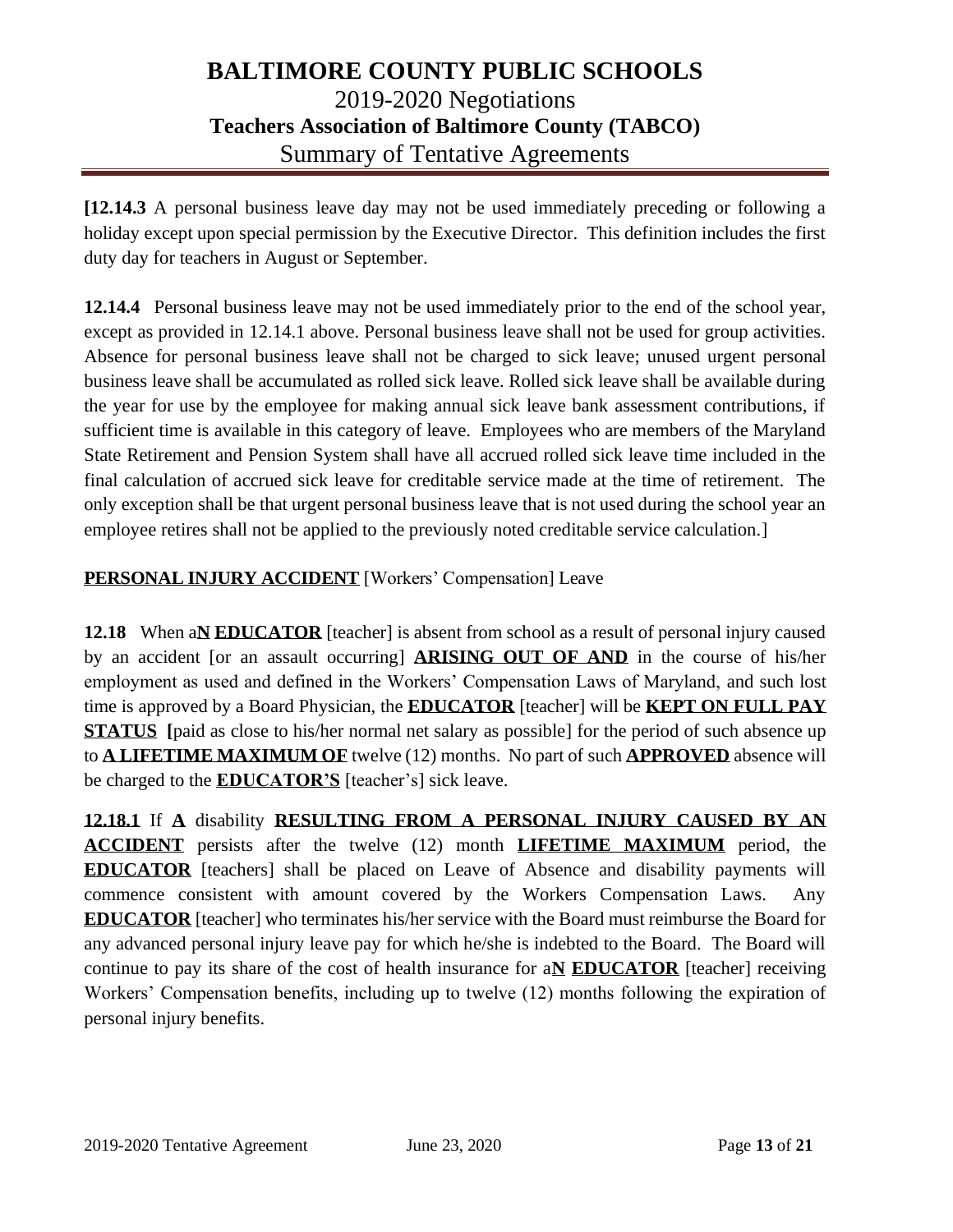### **PERSONAL INJURY ASSAULT LEAVE**

**12.19 WHEN AN EDUCATOR IS ABSENT FROM SCHOOL AS A RESULT OF A PHYSICAL DISABILITY/PERSONAL INJURY CAUSED BY AN ASSAULT ARISING OUT OF AND OCCURRING IN THE COURSE OF HIS/HER EMPLOYMENT AS USED AND DEFINED IN THE WORKERS' COMPENSATION LAWS OF MARYLAND, AND SUCH LOST TIME IS APPROVED BY A BOARD PHYSICIAN, THE EDUCATOR WILL BE KEPT ON FULL PAY STATUS FOR THE PERIOD OF THE ABSENCE. NO PART OF SUCH APPROVED ABSENCE WILL BE CHARGED TO THE EDUCATOR'S SICK LEAVE.** Any teacher who terminates his/her service with the Board must reimburse the Board for any advanced personal injury leave pay for which he/she is indebted to the Board.

### **12.19.1 FOR THE PURPOSE OF THIS ARTICLE, ASSAULT IS DEFINED AS AN INTENTIONAL ACT BY A PERSON TO PURPOSELY CAUSE BODILY INJURY TO THE EMPLOYEE.**

#### **EMPLOYEE ASSISTANCE PROGRAM (EAP)**

### **12.20 EDUCATORS SHALL BE DIRECTED IN WRITING TO COMPLETE EAP NON-VOLUNTARY ACTIVITIES.**

**12.21 EDUCATORS SHALL BE AFFORDED OTHER BOARD BUSINESS TIME during the duty day to attend SESSIONs required TO COMPLETE ANY DIRECTED (NON-VOLUNTARY) EAP REQUESTS AND ACTIVITIES**.

**12.22 EDUCATORS SHALL NOT BE DIRECTED TO COMPLETE EAP REQUIREMENTS OUTSIDE OF THEIR WORKDAY**.

### **12.23 EDUCATORS WHO VOLUNTARILY CHOOSE TO COMPLETE ANY EAP REQUIREMENTS OUTSIDE OF THEIR WORKDAY SHALL NOT BE COMPENSATED.**

### **ARTICLE XIII - Observation, Evaluation, and Files**

**13.1.1** The appraisal team shall be comprised of the principal and assistant principal **WHO SHALL FUNCTION** as qualified observers.

## **13.1.2 DEPARTMENT CHAIRS, TEAM LEADERS, PROFESSIONAL DEVELOPMENT TEACHERS AND DEPARTMENT OF ACADEMICS RESOURCE TEACHERS ARE NOT**

2019-2020 Tentative Agreement June 23, 2020 Page **14** of **21**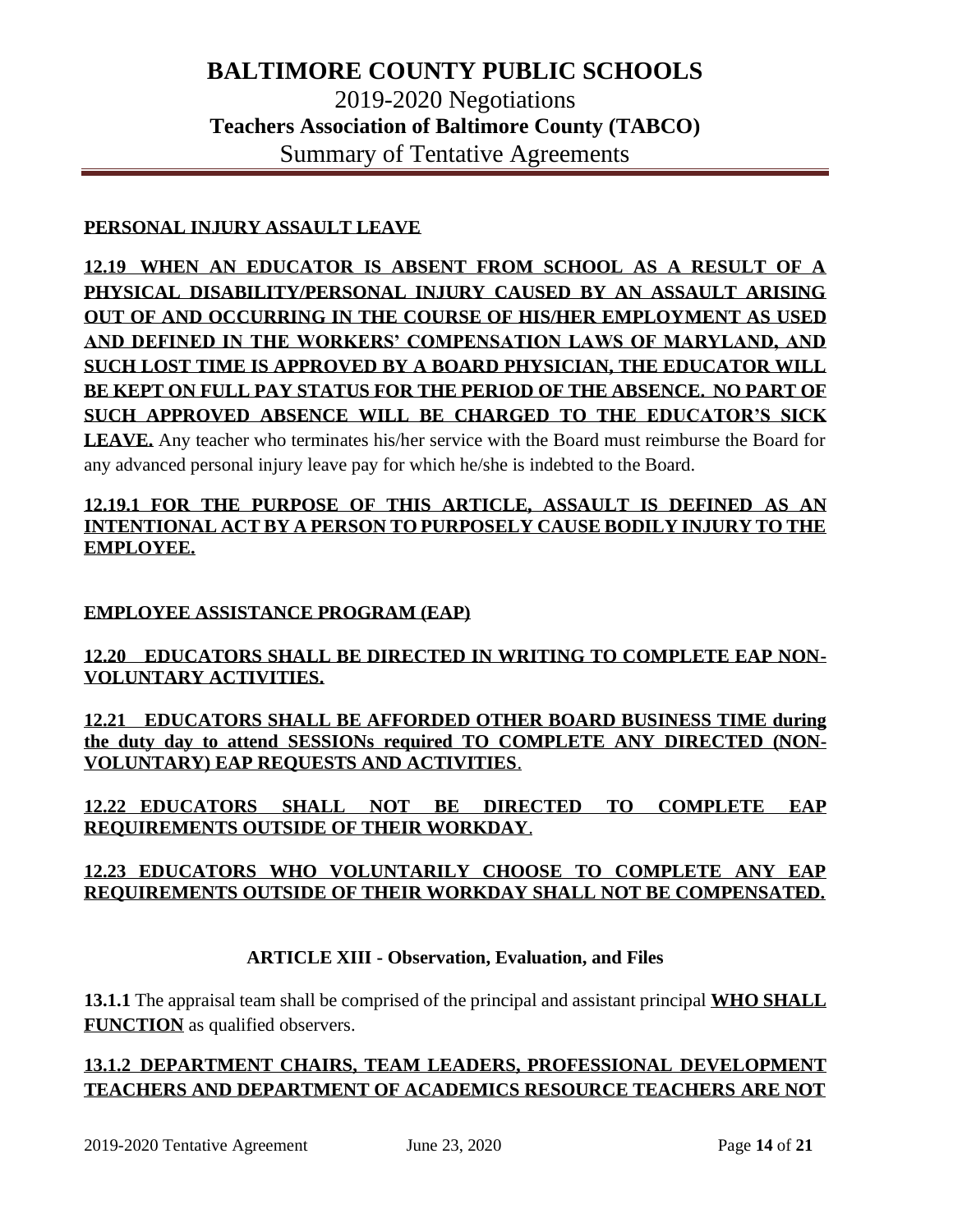**AND MAY NOT FUNCTION AS QUALIFIED OBSERVERS**. Department chairs, Team Leaders, **PROFESSIONAL DEVELOPMENT** [STAT] Teachers and Department of Academics Resource Teachers may [provide] support **THE APPRAISAL TEAM** as content area specialists.

**13.1.3 DEPARTMENT CHAIRS, TEAM LEADERS, DEPARTMENT OF ACADEMICS RESOURCES TEACHERS AND PROFESSIONAL DEVELOPMENT TEACHERS MAY MODEL INSTRUCTIONAL STRATEGIES, THE IMPLEMENTATION OF CURRICULUM IN THE CLASSROOM, CONDUCT PEER OBSERVATIONS AND ENGAGE EDUCATORS IN REFLECTIVE DISCUSSIONS AND DATA DRIVEN DIALOGUE FOR THE PURPOSE OF PROVIDING EFFECTIVE COACHING. VERBAL AND/OR WRITTEN COACHING FEEDBACK SHALL NOT BE DIRECTLY USED IN THE FORMAL EVALUATION PROCESS**.

**13.1.4** [13.1.2 During school years 2015-2016 & 2016-2017,] **R**[r]elated service providers **(SPEECH LANGUAGE PATHOLOGIST, OCCUPATIONAL AND PHYSICAL THERAPIST)**, school nurses, school psychologists, school counselors, secondary library media specialists, and social workers **SHALL FOLLOW** [will begin] the three year cycle of the performance assessment system and **DO** [will] not participate in the Peer Assistance and Review (PAR) Program.

**13.1.5** [13.1.3] **EDUCATORS** [Teachers] assigned as a Consulting Teacher (CT), a [Students and] **STAFF DEVELOPMENT** Teacher[s] [Accessing Tomorrow (S.T.A.T.) Teacher], or a Resource Teacher shall be evaluated and rated annually and **DO** [will] not participate in the Peer Assistance and Review (PAR) Program. In the event a CT, **PROFESSIONAL DEVELOPMENT** [S.T.A.T.] Teacher, or Resource Teacher returns to a different position within the TABCO bargaining unit, they shall be considered priority transfers and shall be considered at least effective when making placement decisions and will be in the summative year of the three year **CYCLE OF THE PERFORMANCE** assessment system.

**13.1.6 EDUCATORS RETURNING FROM A BOARD APPROVED LEAVE SHALL BE CONSIDERED AT LEAST EFFECTIVE WHEN MAKING PLACEMENT DECISIONS AND WILL BE IN THE SUMMATIVE YEAR OF THE THREE YEAR CYCLE OF THE PERFORMANCE ASSESSMENT SYSTEM.**

**Observations for Probationary and Ineffective EDUCATORS [**Teachers**]:**

**13.4.6 FOLLOWING ALL FORMAL OBSERVATIONS A CONFERENCE WILL BE HELD WITHIN THREE (3) DUTY DAYS OF THE OBSERVATION.** After an observation that is less

2019-2020 Tentative Agreement June 23, 2020 Page **15** of **21**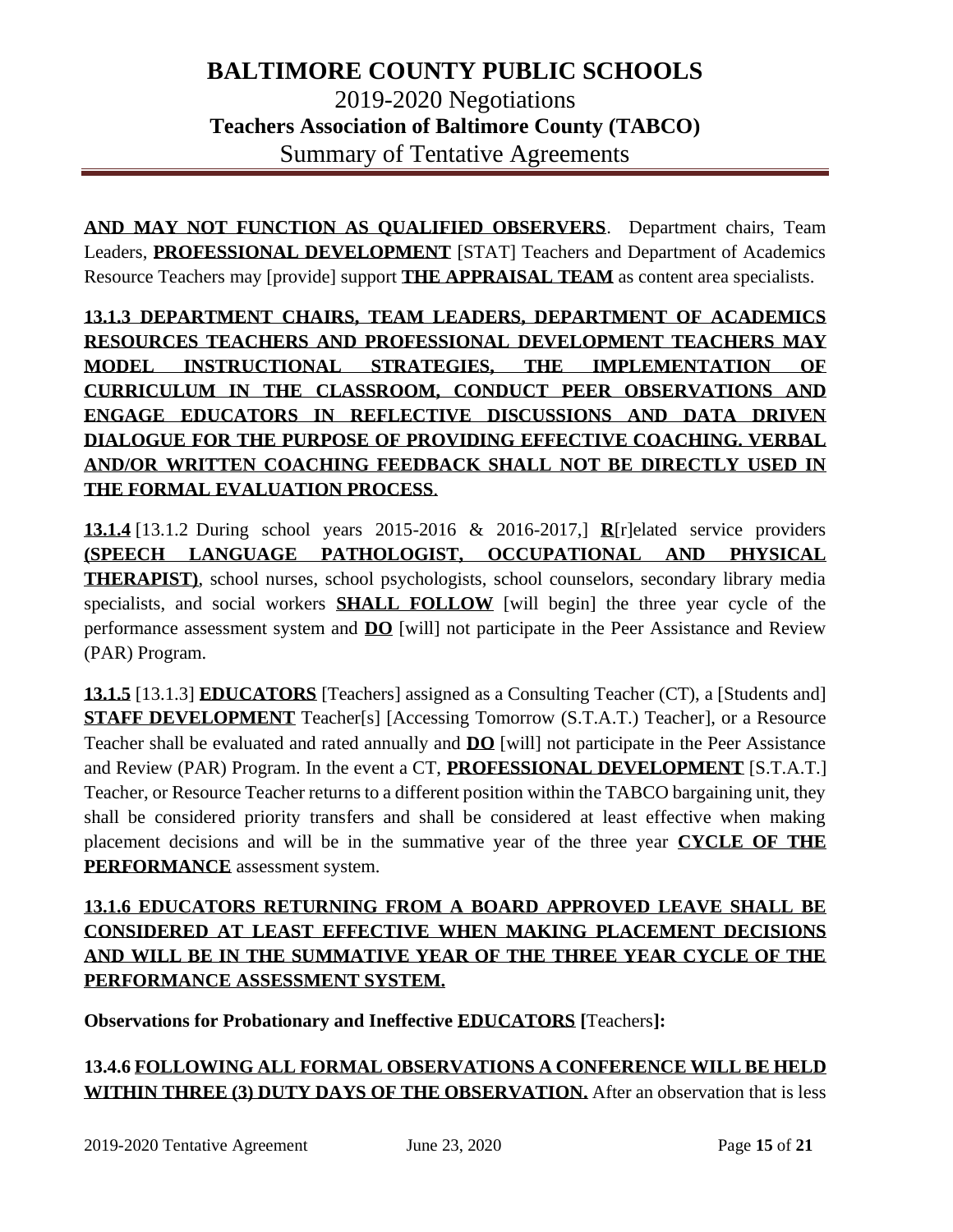than effective, suggestions for improving will be made at **THE** [a] conference [held within three **(3)** duty days.] **THE WRITTEN OBSERVATION REPORT WILL BE GIVEN TO THE EDUCATOR WITHIN SEVEN (7) DUTY DAYS OF THE CONFERENCE**. [These will be given to the teacher in writing within seven duty days of the observation.] **IN ALL INSTANCES, THE WRITTEN OBSERVATION REPORT SHALL BE COMPLETED WITHIN TEN (10) DUTY DAYS OF THE DATE OF THE OBSERVATION.**

**Evaluations for Probationary and Ineffective EDUCATORS [**Teachers**]:**

**13.5.5 EDUCATORS [**Teachers] shall be given a copy of the evaluation report and have the opportunity to discuss it with the evaluator. The **EDUCATOR** [teacher has three duty days to] **MUST** sign **OR ELECTRONICALLY ACKNOWLEDGE** and return the **WRITTEN OR ELECTRONIC EVALUATION TO THEIR ADMINISTRATOR** [document (employee

signature does not indicate agreement with contents)] **WITHIN THREE (3) DUTY DAYS OF RECEIPT**. **IT IS UNDERSTOOD THAT AN EMPLOYEE'S SIGNATURE ONLY ACKNOWLEDGES RECEIPT OF THE EVALUATION AND DOES NOT INDICATE AGREEMENT WITH ITS CONTENTS**. **EDUCATORS** [Teachers] have the right to make written responses and have them included **WITH THEIR EVALUATION AND/OR PLACED** in **THEIR** personnel files.

**13.5.9** Evaluations for probationary **EDUCATORS** [teachers] in their first two years shall be rated highly effective, effective, developing or ineffective. Evaluations for probationary **EDUCATORS** [teachers] in their third year and ineffective tenured **EDUCATORS** [teachers] shall be rated highly effective, effective or ineffective.

## **13.5.9.1 PROBATIONARY EDUCATORS COMING FROM ANOTHER MARYLAND JURISDICTION AT WHICH THEY HELD TENURE SHALL BE RATED HIGHLY EFFECTIVE, EFFECTIVE OR INEFFECTIVE**.

**Observations Related To Tenured EDUCATORS [**Teachers**] – Formative Years: Effective or Highly Effective Performance – Formative Years**

**13.6.6** Following all **FORMAL** observations a conference will be held within three (3) duty days **OF THE OBSERVATION**. The written Observation Report will be given to the **EDUCATOR**

[teacher] within seven (7) duty days of the conference. **IN ALL INSTANCES, THE WRITTEN OBSERVATION REPORT SHALL BE COMPLETED WITHIN TEN (10) DUTY DAYS OF THE DATE OF THE OBSERVATION.**

2019-2020 Tentative Agreement June 23, 2020 Page **16** of **21**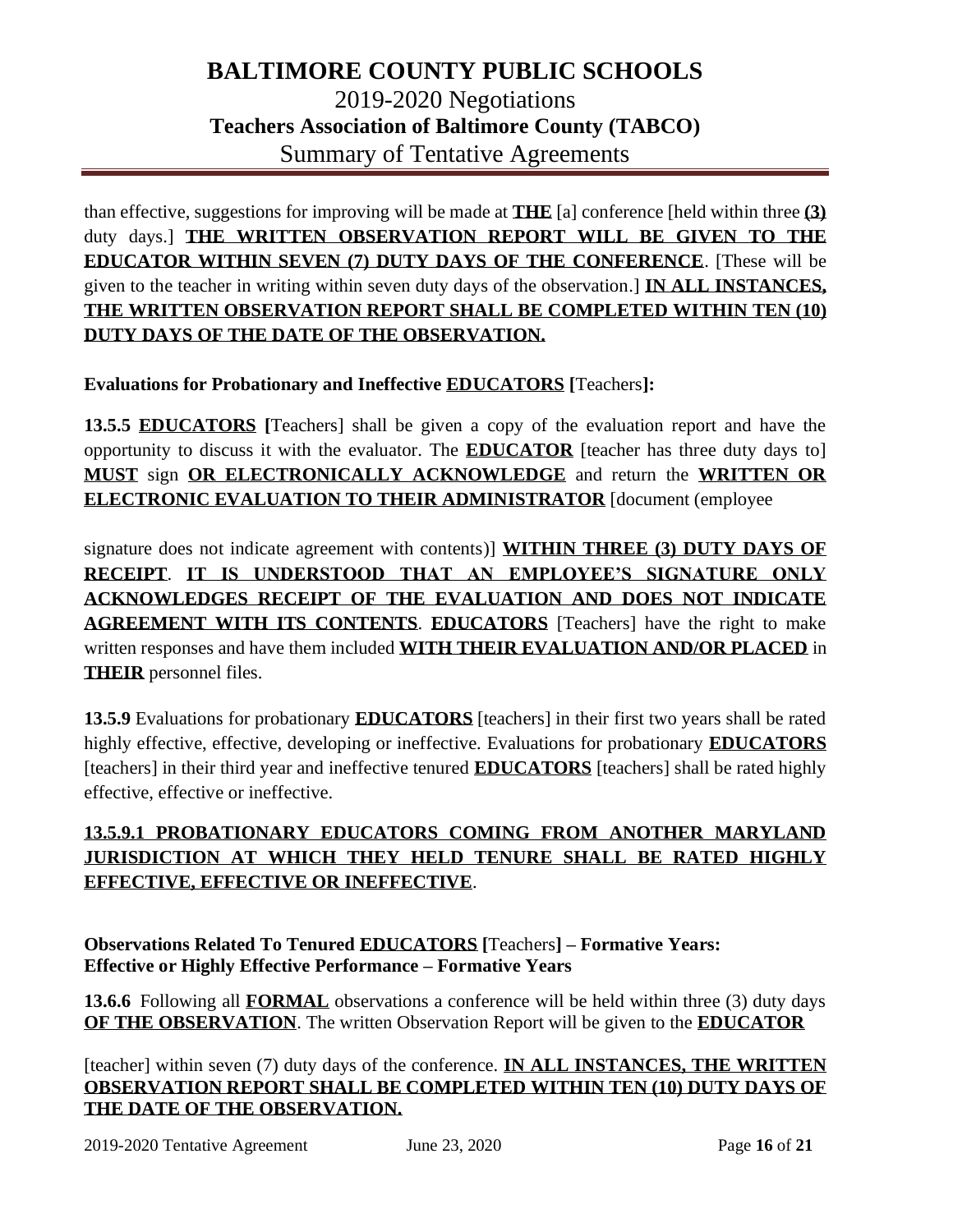#### **Observations Related To Tenured EDUCATORS [**Teachers**] – Summative Year:**

**13.8.8** Following all **FORMAL** observations**,** a conference will be held within three (3) duty days **OF THE OBSERVATION**. The written Observation Report will be given to the **EDUCATOR** [teacher] within seven (7) duty days of the conference. **IN ALL INSTANCES, THE WRITTEN OBSERVATION REPORT SHALL BE COMPLETED WITHIN TEN (10) DUTY DAYS OF THE DATE OF THE OBSERVATION.**

#### **Evaluations Related to Tenured EDUCATORS [**Teachers**] – Summative Year**

**13.9.5 EDUCATORS [**Teachers] shall be given a copy of the evaluation report and have the opportunity to discuss it with the evaluator. The **EDUCATOR** teacher [has three duty days to] **MUST** sign and return the **WRITTEN OR ELECTRONIC EVALUATION TO THEIR SUPERVISOR/ADMINISTRATOR** [document (employee signature does not indicate agreement with contents)] **WITHIN THREE (3) DUTY DAYS OF RECEIPT**. **IT IS UNDERSTOOD THAT AN EDUCATOR'S SIGNATURE ONLY ACKNOWLEDGES RECEIPT OF THE EVALUATION AND DOES NOT INDICATE AGREEMENT WITH ITS CONTENTS**. **EDUCATORS** [Teachers] have the right to make written responses and have them included **WITH THEIR EVALUATION AND/OR PLACED** in **THEIR** personnel files.

#### **ARTICLE XVI - Professional Compensation and Teacher Responsibility**

#### **Basic Salaries**

#### **Responsibility Factors**

**16.3** Responsibility factors for all teachers eligible for such compensation are listed below. The amounts below will be increased each year by the same percentage as the increase in the basic salary schedule.

#### **Supplemental Salary Schedule**

| Department chairmen and team leaders with 15 or more<br>employees assigned to a department or team, consulting<br>teachers and the Peer Assistance and Review (PAR) panel teacher co-chair | $$5,801$ [5,744] |
|--------------------------------------------------------------------------------------------------------------------------------------------------------------------------------------------|------------------|
| Psychologists, department chairmen and team leaders with 10 to<br>14 employees assigned to a department or team                                                                            | $$4.975$ [4,926] |
| Department chairmen and team leaders with 5 to 9 employees<br>assigned to a department or team                                                                                             | $$4,148$ [4,107] |
|                                                                                                                                                                                            |                  |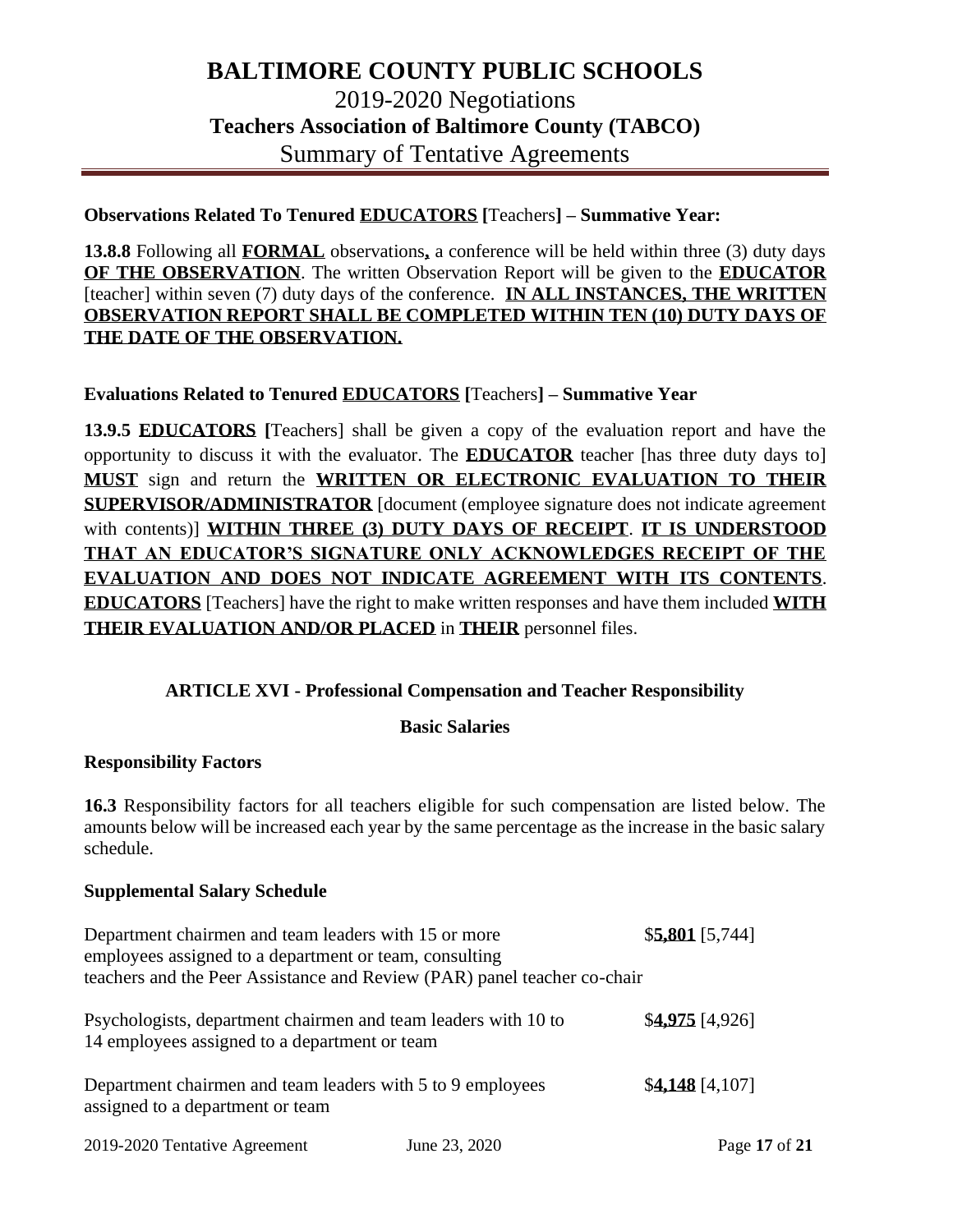Department chairmen and team leaders with 1 to 4 employees \$**3,318** [3,285] assigned to a department or team and a nurse with at least .4 FTE health assistant assigned to the school

### **Workshops**

**16.6** Teachers participating in any workshop activities during the summer, where curriculum is developed for countywide or schoolwide use and in cooperation with the appropriate Baltimore County Public Schools office, shall be compensated at the following rate: **20-21** [19-20] school year \$**298.12** [295.17] per day or \$**45.86** [45.41] per hour.

No other summer workshop activity shall be approved at another salary rate. This rate shall increase in subsequent years by the same average percentage increase applied to the basic salary schedule.

16.6.1 Teachers attending staff development activities during the summer in which they are updating their knowledge and skills and/or developing materials for personal use shall be compensated at the following rate:

**20-21** [19-20] school year \$**212.94** [210.83] per day or \$**32.76** [32.44] per hour for attendees \$**255.53** [253] per day or \$**39.31** [38.92] per hour for presenters

#### **SUMMER AND EXENDED YEAR LEARNING PROGRAMS** [Summer School]

**16.7** All teachers of summer school shall be paid at the rate of /three hundred and thirty-seven dollars and twenty-seven cents\*\* (\$**340.64** [337.27]) for a six and one-half (6½) hour work day, or fiftyone dollars and eighty-nine cents<sup>2</sup> (\$**52.41** [51.89]) per hour during the 19-20 school year. This amount shall increase in subsequent years by the same average percentage increase applied to the basic salary schedule. Teachers of classes involving different amounts of duty time will be paid on a prorated basis.

**16.7.1 ALL QUALIFIED TENURED EDUCATORS WILL BE GIVEN PRIORITY CONSIDERATION FOR ALL SUMMER EMPLOYMENT AND [**Tenured teachers] shall be selected for summer **AND EXTENDED YEAR LEARNING PROGRAM** [school] positions [unless insufficient numbers of qualified tenured teachers have applied for such positions].

**16.7.2 WHEN THERE IS AN INSUFFICIENT NUMBER OF QUALIFIED TENURED EDUCATOR APPLICANTS IN AREAS OF IDENTIFIED CRITCAL NEED AS ESTABLISHED BY THE MARYLAND STATE DEPARTMENT OF EDUCATION, NON-TENURED EDUCATOR APPLICANTS MAY APPLY AND BE SELECTED FOR SUMMER AND EXTENDED YEAR LEARNING PROGRAMS.**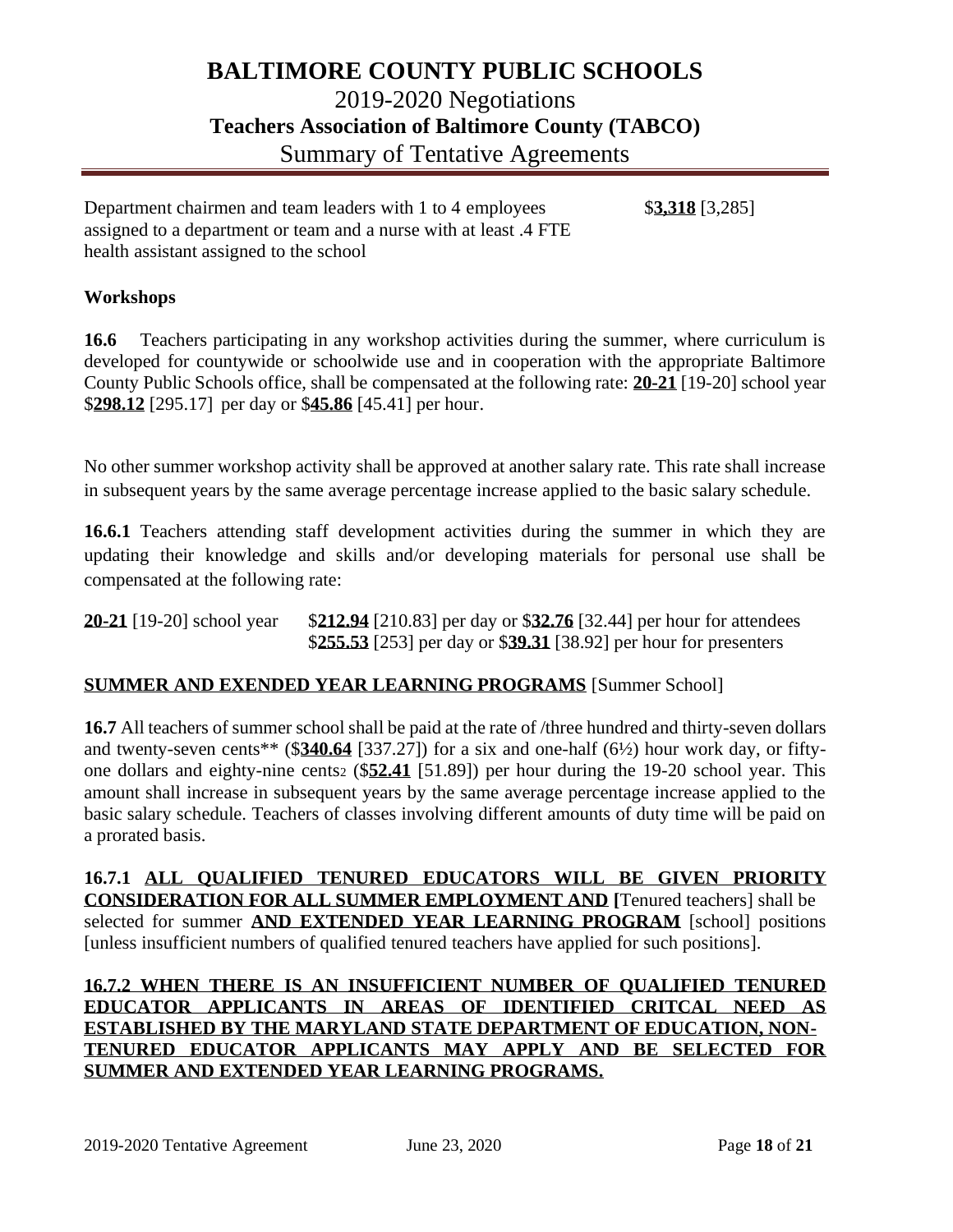#### **Evening & Saturday High School**

**16.9** Teachers of evening and Saturday high school shall be paid thirty-eight dollars and ninetytwo cents (\$**39.31** [38.92]) per hour. Teachers/leaders of other programs where teachers, apart from their regular contractual salaried employment, are involved in teaching/tutoring K-12 students on an hourly basis in academic areas related to the regular curriculum, shall be paid thirty-two dollars and forty-four cents (\$**32.76** [32.44]) per hour. These amounts shall increase in subsequent years by the same average percentage increase applied to the basic salary schedule.

### **ARTICLE XIX - Ad Hoc Study Committees**

**19.1 BCPS EMPLOYEE ABSENCE MANAGEMENT PROGRAM (EAMP): THE BOARD AND THE ASSOCIATION AGREE TO COLLABORATIVELY REVIEW THE EAMP FOR THE PURPOSE OF COLLABORATIVELY MAKING RECOMMENDATIONS FOR THE PROGRAM'S IMPROVEMENT AND THE IDENTIFICATION OF PERTINENT INFORMATION TO BE INCLUDED IN THE TABCO MASTER AGREEMENT.** 

**19.2 NEW SALARY SCALE: THE BOARD AND THE ASSOCIATION AGREE TO COLLABORATIVELY EXAMINE THE CURRENT TABCO SALARY SCALE AND TO BEGIN RESEARCHING, ANALYZING AND CREATING A NEW SALARY SCALE CONSIDERING THE FOLLOWING GUIDELINES:**

- **a. REDUCE THE NUMBER OF STEPS TO REACH A MAXIMUM SALARY**
- **b. ADJUSTING / LEVELING THE INCREMENTAL COSTS TO REDUCE THE COST OF MOVING EVERYONE 1 STEP TO LESS THAN 1%.**
- **c. INCREASING THE NUMBER OF COLUMNS/ LANES.**
- **d. LEVELING OUT THE COST DIFFERENTIALS BETWEEN EACH OF THE COLUMNS.**

**THE RESULTS OF THIS EXAMINATION SHALL PROVIDE INFORMATION AS TO THE APPROPRIATENESS OF SUGGESTED REVISIONS AND INCLUSION INTO THE TABCO MASTER AGREEMENT.** 

**19.3 EDUCATOR TRAUMA: THE BOARD AND THE ASSOCIATION AGREE TO MEET, IN COLLABORATION WITH APPROPRIATE BCPS DEPARTMENTS, TO REVIEW THE ISSUE OF EDUCATOR TRAUMA AND DEVELOP GUIDELINES TO ASSIST[S] WORKSITES IN DEALING WITH EDUCATOR TRAUMA ISSUES.**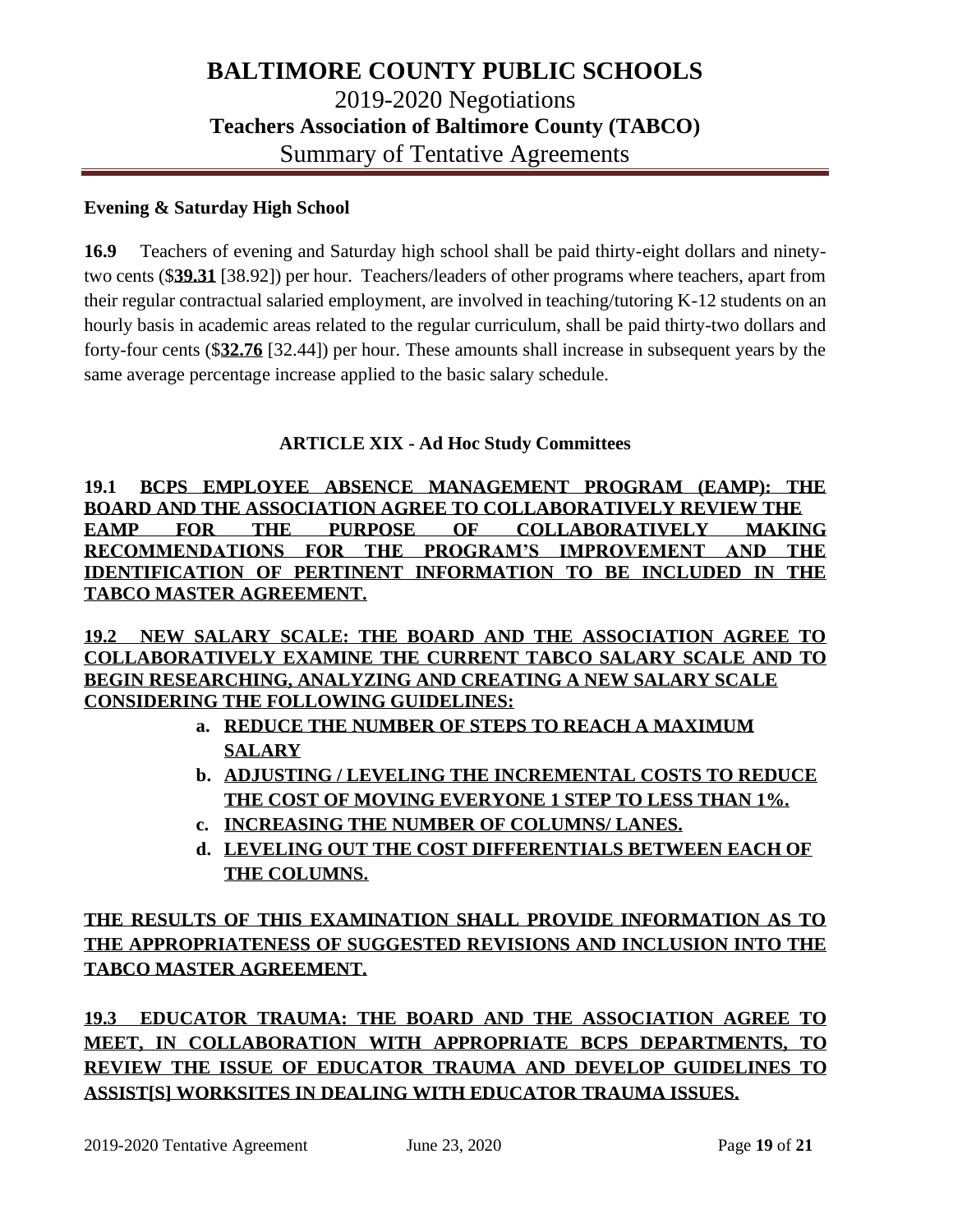**19.4 12-MONTH PAY - TABCO AND THE BOARD AGREE TO ESTABLISH AN AD-HOC COMMITTEE TO DEVELOP A WORK PLAN WITH THE GOAL OF IMPLEMENTING AND OFFERING A PAY-ALL-YEAR OPTION FOR TEN-MONTH EMPLOYEES NO LATER THAN THE 2022-2023 SCHOOL YEAR.** 

**19.5 DIGITAL DISCIPLINARY TRACKING SYSTEM - TABCO AND THE BOARD AGREE TO ESTABLISH AN AD-HOC WORKING GROUP WITH THE GOAL OF DEVELOPING A SINGLE DIGITAL DISCIPLINARY TRACKING DOCUMENT SYSTEM FOR EDUCATOR AND OFFICE MANAGED DISCIPLINARY ISSUES IN ALL SCHOOLS.** 

**THE AD-HOC COMMITTEE SHALL INVESTIGATE THE CAPABILITIES AND LIMITATIONS OF THE CURRENT DISCIPLINARY REFERRAL/REPORTING SYSTEM(S) AVAILABLE TO BCPS, EXAMINE BEST PRACTICES FOR THE REPORTING, TRACKING, COLLECTING AND USE OF DATA RELATIVE TO DISCIPLINARY REFERRALS, IDENTIFY REQUIREMENTS FOR ANY FUTURE AUTOMATED REFERRAL AND REPORTING SYSTEM AND RESEARCH OFF-THE-SHELF AS WELL AS IN-HOUSE DEVELOPED SYSTEM OPTIONS. THE COMMITTEE SHALL PRESENT ITS FINDINGS IN A WRITTEN REPORT NO LATER THAN JUNE 30, 2021.**

**[19.2** The Board and the Association recognize that in order to achieve the mission and vision of BCPS, a collaborative interest based decision making process must be established. To this end, Articles IV and V will be jointly examined through an Ad Hoc Committee for the purpose of implementing this objective. Selection of appointees shall be in accordance with Section 19.1 above.]

**[19.3** The Board and the Association agree to examine the respective roles and responsibilities of Middle School Department Chairs and Team Leaders through an Ad Hoc Committee for the purpose of determining appropriate and consistent job descriptions for both positions. The results of this examination shall provide information and insight in order to determine appropriate Responsibility Factor remuneration levels for each of the respective positions. Selection of appointees shall be in accordance with Section 19.1 above.]